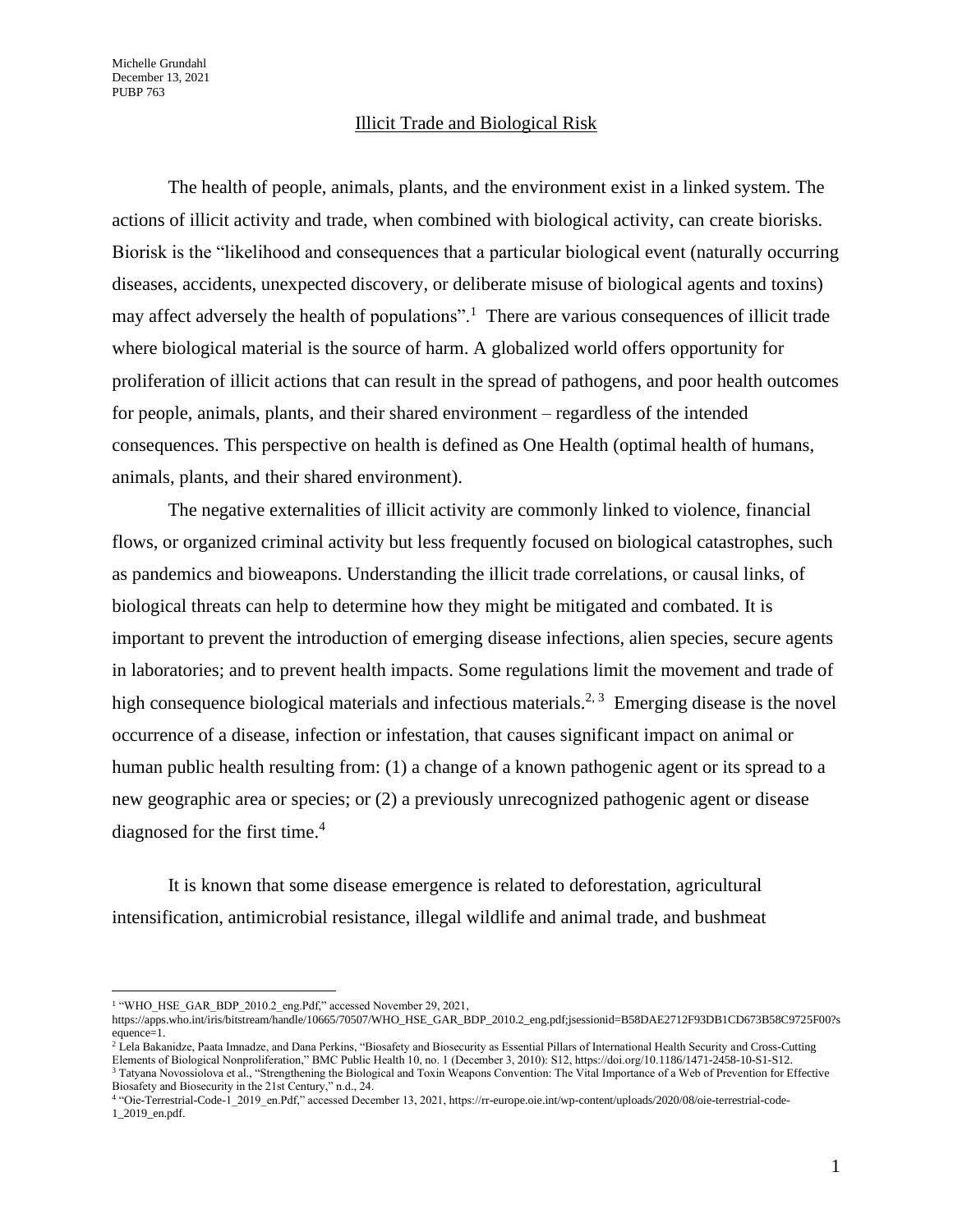consumption.<sup>5</sup> Some scholars have listed pandemic drivers (i.e. climate change, biodiversity loss, land degradation) as resulting from "consumption, and destruction of the natural world, caused by capitalism, and globalization."<sup>6</sup> These activities might have a link to illicit trade. The topic of illicit trade may be better known for narcotics, human smuggling and trafficking or firearms. But also linked to illicit activity are environmental crime, counterfeit medicines, sale of antimicrobials, dual use science (including synthetic or novel pathogens), bio-cybersecurity, food safety, livestock animal trade, and pesticides.<sup>7</sup> These biological-related risks are very apparent as the world is still combatting a global pandemic. Biorisks generated by illicit trade may rise to the importance of other national and international security issues. Many of these risks could impact the United States National Critical Functions; such that the 'disruption, corruption, or dysfunction would have a debilitating effect on security, national economic security, national public health or safety'.<sup>8</sup> We seem to be on a path to deplete the resources on planet Earth – and illicit trade is driving some of this.<sup>9</sup>

This paper will explore two areas of One Health biorisks and their link to illicit activity: illicit animal trade for consumption (i.e. wet markets/bushmeat and livestock), and dual use science (i.e. nefarious biology and bioterrorism). Biorisk from illicit trade involves more than the spill-over of pathogens between wildlife, domestic animals, and humans. The intersection of illicit trade and biorisk will be explored to consider biological One Health threats to humans, animals, plants and their shared environment. The conclusion will suggest that laws and regulations should focus on consumed species, natural resource sustainment, and control of scientific innovation. Healthy ecosystems are of public health interest.<sup>10</sup>

#### **Biosecurity breaches due to illicit trade**

Biosecure trade is an age-old problem but global catastrophic risks due to illicit trade are, perhaps, our newest problem.<sup>11</sup> There are many threats such as infectious disease, accidental

<sup>5</sup> "A-Wildlifehealth-Conceptnote.Pdf," accessed September 27, 2021, https://www.oie.int/app/uploads/2021/03/a-wildlifehealth-conceptnote.pdf. <sup>6</sup> Colin J. Carlson, Gregory F. Albery, and Alexandra Phelan, "Preparing International Cooperation on Pandemic Prevention for the Anthropocene," BMJ Global Health 6, no. 3 (March 1, 2021): e004254, https://doi.org/10.1136/bmjgh-2020-004254.

<sup>7</sup> Louise I. Shelley, Dark Commerce: How a New Illicit Economy Is Threatening Our Future ( (Princeton University Press), n.d.).

<sup>8</sup> "National-Critical-Functions-Overview-508.Pdf," accessed December 12, 2021, https://www.cisa.gov/sites/default/files/publications/national-critical-

functions-overview-508.pdf.

<sup>&</sup>lt;sup>9</sup> Shelley, Dark Commerce: How a New Illicit Economy Is Threatening Our Future (.

<sup>&</sup>lt;sup>10</sup> Joel Henrique Ellwanger et al., "Control and Prevention of Infectious Diseases from a One Health Perspective," Genetics and Molecular Biology 44, no. 1 (2021), https://doi.org/10.1590/1678-4685-gmb-2020-0256.

<sup>11</sup> "Biosecurity Basics - YouTube," accessed November 30, 2021, https://www.youtube.com/watch?v=Q9ZhkceMW70&t=87s.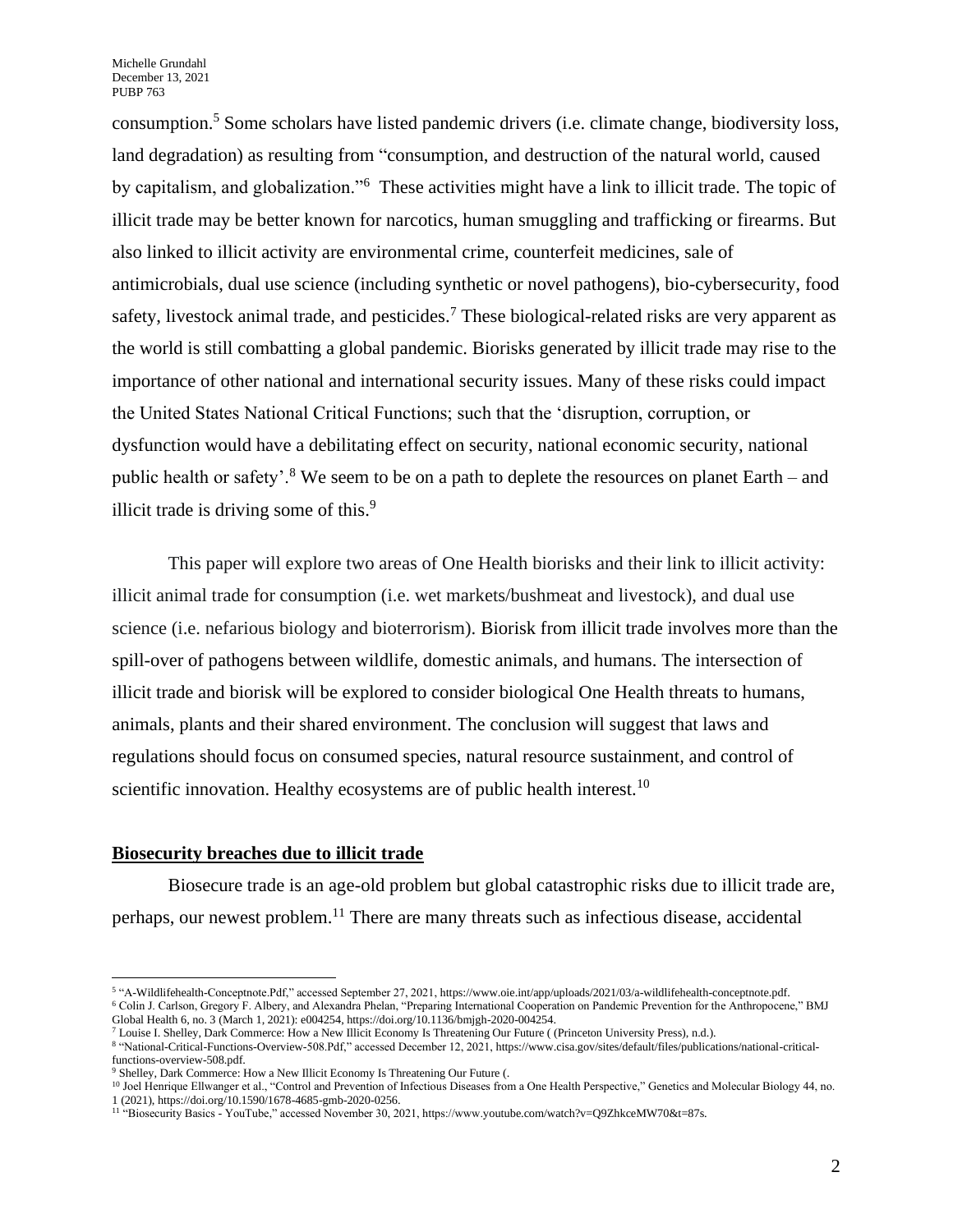research incidents, or the use of disease as a weapon.<sup>12</sup> Some laws regulate the transportation of pathogens in formal global commerce. Globally, international veterinary certificates prove the health status of traded animals. These trade laws attempt to prevent viruses, bacteria, protozoa, fungi, prions, and novel pathogens from gaining access to new hosts. Some of these policies are the Convention on International Trade in Endangered Species of Wild Fauna and Flora (CITES) and World Trade Organization Sanitary and Phytosanitary Measures.<sup>13</sup> In spite of these regulatory agreements, spillover events of emerging infectious diseases are increasing."<sup>14</sup> One recent issue is the disease of SARS-CoV-2; humans and animals were infected by it, and trade and transit were affected as well. Brief examples of SARS-CoV-2 related illicit activity is the incidents of counterfeit SARS-CoV-2 vaccination record cards and counterfeit personal protective equipment (both of which can harm people).<sup>15</sup>

Outcomes of biosecurity breaches due to illicit activity can affect the health of humans, animals, and the environment. Human health can be harmed by examples of disease such as Ebola, or food borne illness. The health of animals can be harmed by spillback of infectious disease from humans, or through the transfer of transboundary foreign animal disease. Diseases can be introduced to other animals. Two examples are Foot and Mouth Disease (FMD), and African Swine Fever (ASF). Further, many species can suffer together from antibiotic resistance, spread of transgenes from genetically modified crops, loss of biological diversity, natural resource depletion, or deliberate biological incidents (i.e. bioterrorism). One way to undermine appropriate trade in animals is to falsify health certificates (like falsified human vaccination cards).

These poor outcomes can be caused by illicit actors. Many illicit channels involve those who will not comply with laws, trade restrictions or health regulations.<sup>16</sup> There are supply chain transparency problems that can allow illicit supply chains to enter the legitimate economy.<sup>17</sup>

<sup>&</sup>lt;sup>12</sup> Gregory D. Koblentz, "Biosecurity Reconsidered: Calibrating Biological Threats and Responses," International Security 34, no. 4 (April 2010): 96–132, https://doi.org/10.1162/isec.2010.34.4.96.

<sup>13</sup> "WTO | Sanitary and Phytosanitary Measures - Text of the Agreement," accessed December 13, 2021, https://www.wto.org/english/tratop\_e/sps\_e/spsagr\_e.htm.

<sup>&</sup>lt;sup>14 "</sup>One Health: Preventing and Solving Public Health Disasters | Findings | University of Michigan School of Public Health | Infectious Disease | Environmental Health," accessed December 6, 2021, https://sph.umich.edu/findings/fall-2021/one-health-preventing-and-solving-public-healthdisasters.html.

<sup>&</sup>lt;sup>15</sup> "CBP Seizes Counterfeit N95 Masks | U.S. Customs and Border Protection," accessed December 13, 2021, https://www.cbp.gov/newsroom/local-mediarelease/cbp-seizes-counterfeit-n95-masks.

<sup>16</sup> "Illicit Trade: Converging Criminal Networks," Text, accessed September 13, 2021, https://www.oecd-ilibrary.org/governance/charting-illicittrade\_9789264251847-en;jsessionid=fHyc5\_A1TV9OY5Mx4JQQ4eTJ.ip-10-240-5-25.

<sup>&</sup>lt;sup>17</sup> "Transparency in the Backbone of Global Supply Chains: Foreign Trade Zones | Royal United Services Institute," accessed December 13, 2021, https://www.rusi.org/explore-our-research/publications/commentary/transparency-backbone-global-supply-chains-foreign-trade-zones/.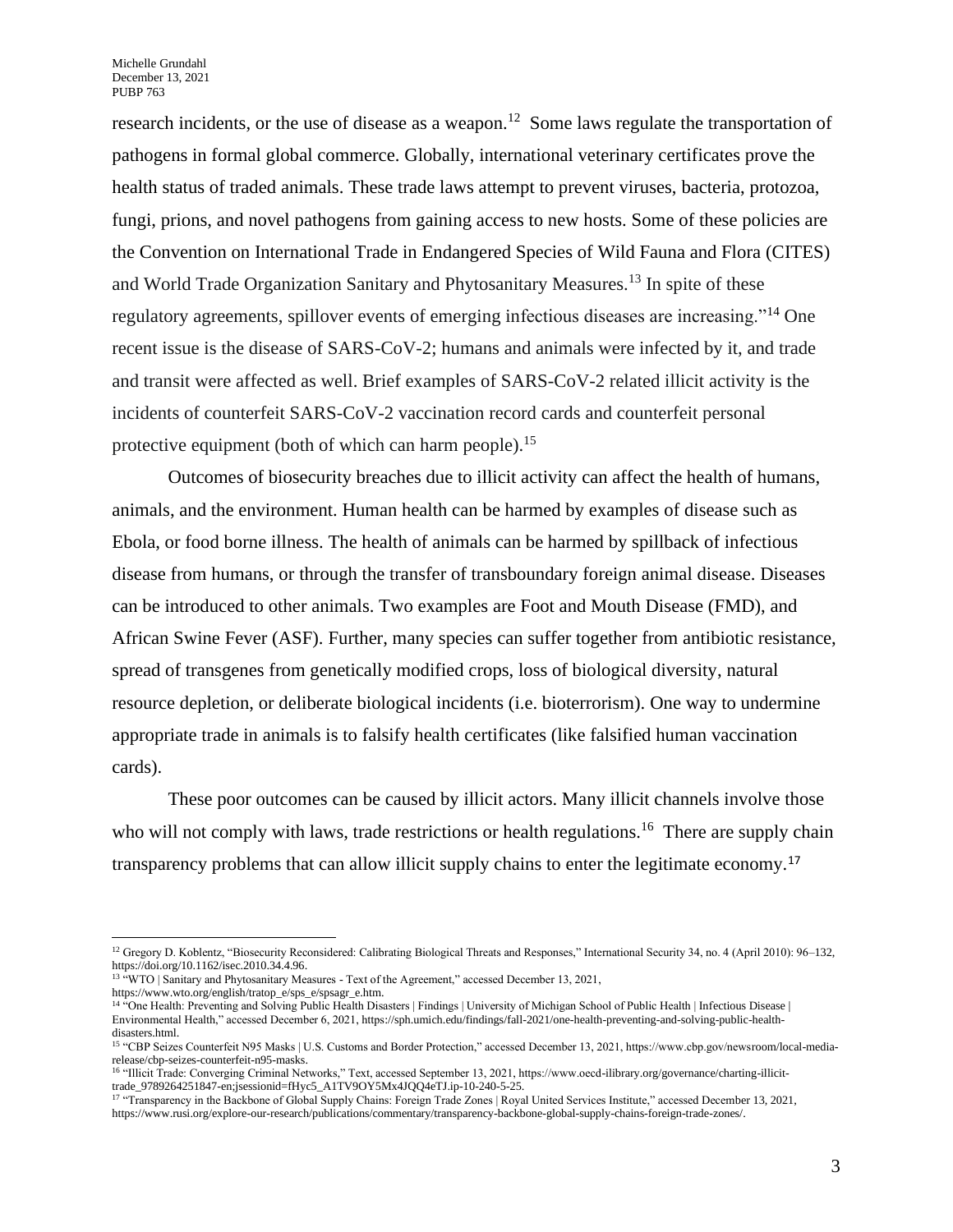Organized criminal groups are consolidating control of multiple markets.<sup>18</sup> For further complication, when responsible officials do not implement or comply with measures to stop the movement of dangerous items, trade can endanger economies – and health. Relevant to this is that trade routes for illicit activity can include multiple types of trade and can involve corrupt people or companies, organized crime, or terrorists. The argument of this paper is just one small subset of the challenges generated by illicit trade. The ongoing lawlessness and involvement of violent non-state actors goes beyond health concerns. These illicit activities create challenges for weak or corrupt states who may not see the importance of battling biological risks when more pressing issues compete for political attention.<sup>19</sup>

# **Categories of biorisk**

We can consider a few specific categories of biorisk due to illicit activity. These categories are accidental, negligent, or intentional/deliberate. Accidental biorisk exposure could include disease introduction, biological invasions (alien species or novel pathogens), wet market and bushmeat consequences, and certain types of environmental crime. Negligent biorisk generation can include examples such as resource depletion, species displacement/eradication, and antibiotic abuse. Intentional/deliberate biorisks are data hacking, intellectual property theft (i.e. vaccines/therapeutics), genome mapping, laboratory theft, and creation or trade in biological weapons.

To better understand the issue of biorisks, an overview of the definition of biosecurity/biosafety is contained here.<sup>20</sup> The National Academies of Science defines biosecurity as "security against the inadvertent, inappropriate, or intentional malicious or malevolent use of potentially dangerous biological agents or biotechnology, including the development, production, stockpiling, or use of biological weapons as well as outbreaks of newly emergent and epidemic disease." <sup>21</sup> Laboratory biosafety includes keeping workers safe from the agents they are working with. Biosecurity aims to keep bio-agents secure from malicious use or

<sup>18</sup> "World Wildlife Report," accessed December 13, 2021, https://www.unodc.org/unodc/en/data-and-analysis/wildlife.html.

<sup>&</sup>lt;sup>19</sup> "BEYOND CONVERGENCE World Without Order .Pdf," accessed September 13, 2021,

https://cco.ndu.edu/Portals/96/Documents/books/Beyond%20Convergence/BEYOND%20CONVERGENCE%20%20World%20Without%20Order%20.pd f?ver=2016-10-25-125406-170.

<sup>20</sup> Gregory D. Koblentz, "Biosecurity Reconsidered: Calibrating Biological Threats and Responses," International Security 34, no. 4 (April 2010): 96–132, https://doi.org/10.1162/isec.2010.34.4.96.

<sup>21</sup> Koblentz, "Biosecurity Reconsidered," April 2010.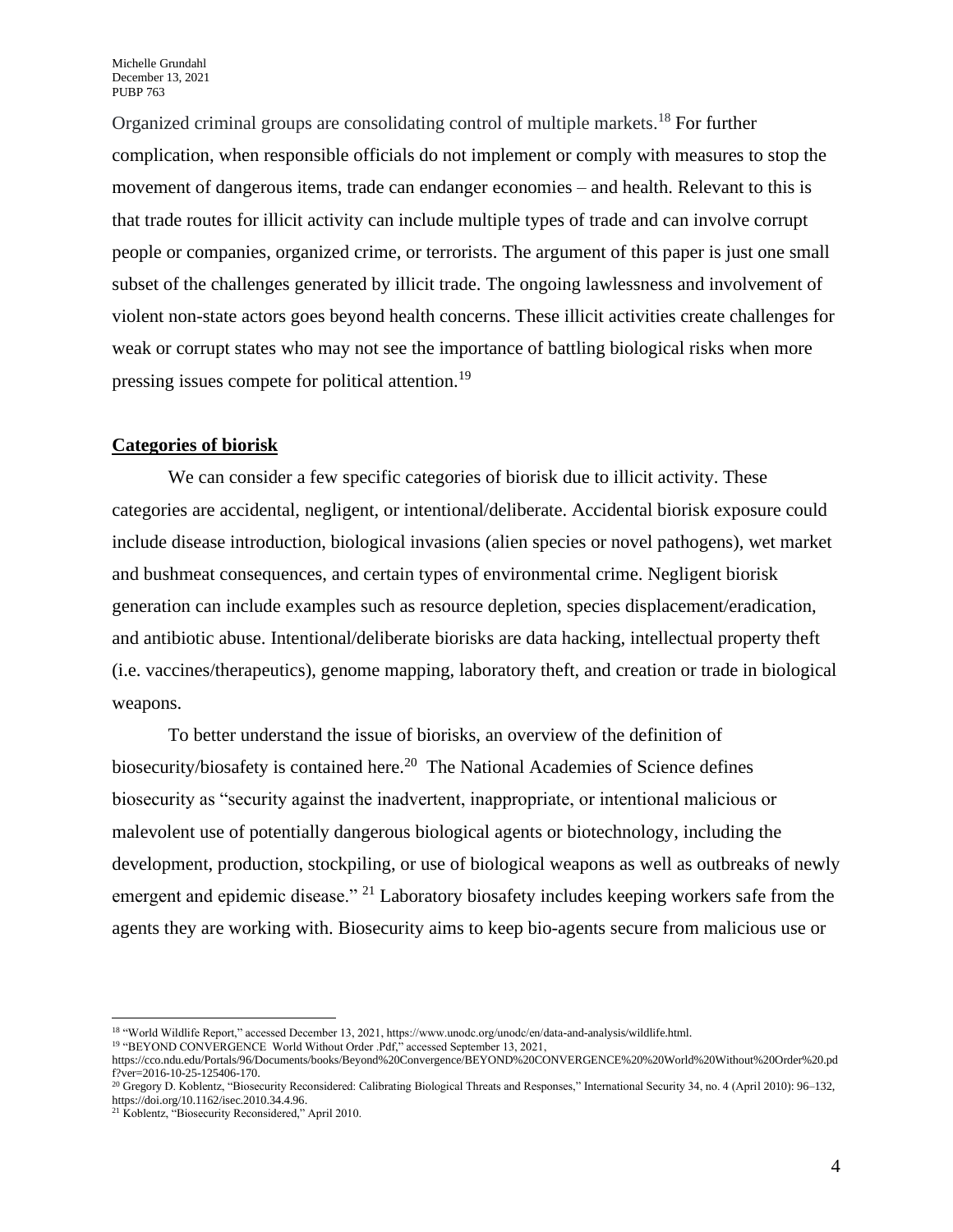theft. Agricultural biosecurity is commonly seen as the methods employed to maintain a diseasefree status of farmed plants and animals.

#### **Illicit or unregulated animal trade destined for consumption**

Anthropogenic stress such as land degradation, intensive livestock practices and wildlife trade create opportunities for the emergence of infectious diseases.<sup>22</sup> It is known that there are public health concerns due to the increasing human-animal interface and the illegal (or poorly regulated) wildlife markets that comingle wild, captively bred and domestic animals.<sup>23</sup> This legitimate trade can threaten the health of wildlife, livestock, domestic animals, and humans because of the zoonotic infectious disease potential.<sup>24</sup> Parallel to the licit economy, the unregulated or unsustainable exploitation of animals (and habitats) poses threats to the health of humans and animals through the introduction of novel infectious agents that can impact humans and animals.<sup>25</sup> Illicit wildlife and livestock trade are a 'One Health' issue.

# **Wildlife trade**

Wildlife trade can result in public health, environmental, and economic consequences. Combating illicit wildlife activity can prevent the spread of pathogens of public health concern (such as viruses, bacteria, parasite, ectoparasites).<sup>26</sup> There is a danger to humans due to hunting, handling, and cooking some wild animals, so this practice is prohibited is some areas. The Ebola virus is one example of this risk.

Ebola can be linked to chimpanzees, gorillas and bonobos; these primates may be infected through fruit contaminated by bat feces. The human immunodeficiency virus (HIV-1) has a causal link to chimpanzees. HIV-2 originated from Simian Immunodeficiency Virus. Gorillas can possibly transmit simian foamy virus, chickenpox, tuberculosis, measles, rubella, yellow fever, and yaws. African squirrels might be related to outbreaks of monkeypox virus; bushmeat from them can cause

<sup>&</sup>lt;sup>22</sup> Carlson, Albery, and Phelan, "Preparing International Cooperation on Pandemic Prevention for the Anthropocene."

<sup>&</sup>lt;sup>23</sup> "Preventing Pandemics through One Health Approach," accessed September 19, 2021, https://www.linkedin.com/pulse/preventing-pandemics-throughone-health-approach-john-e-scanlon-ao/.

<sup>24</sup> "Illegal Wildlife Trade: A Gateway to Zoonotic Infectious Diseases: Trends in Parasitology," accessed December 1, 2021, https://www.cell.com/trends/parasitology/fulltext/S1471-4922(20)30347-

<sup>0?</sup>\_returnURL=https%3A%2F%2Flinkinghub.elsevier.com%2Fretrieve%2Fpii%2FS1471492220303470%3Fshowall%3Dtrue.

<sup>&</sup>lt;sup>25</sup> Cassie Dummett and Arthur Blundell, "ILLICIT HARVEST, COMPLICIT GOODS:," n.d., 81.

<sup>&</sup>lt;sup>26</sup> "Illegal Wildlife Trade: A Gateway to Zoonotic Infectious Diseases: Trends in Parasitology."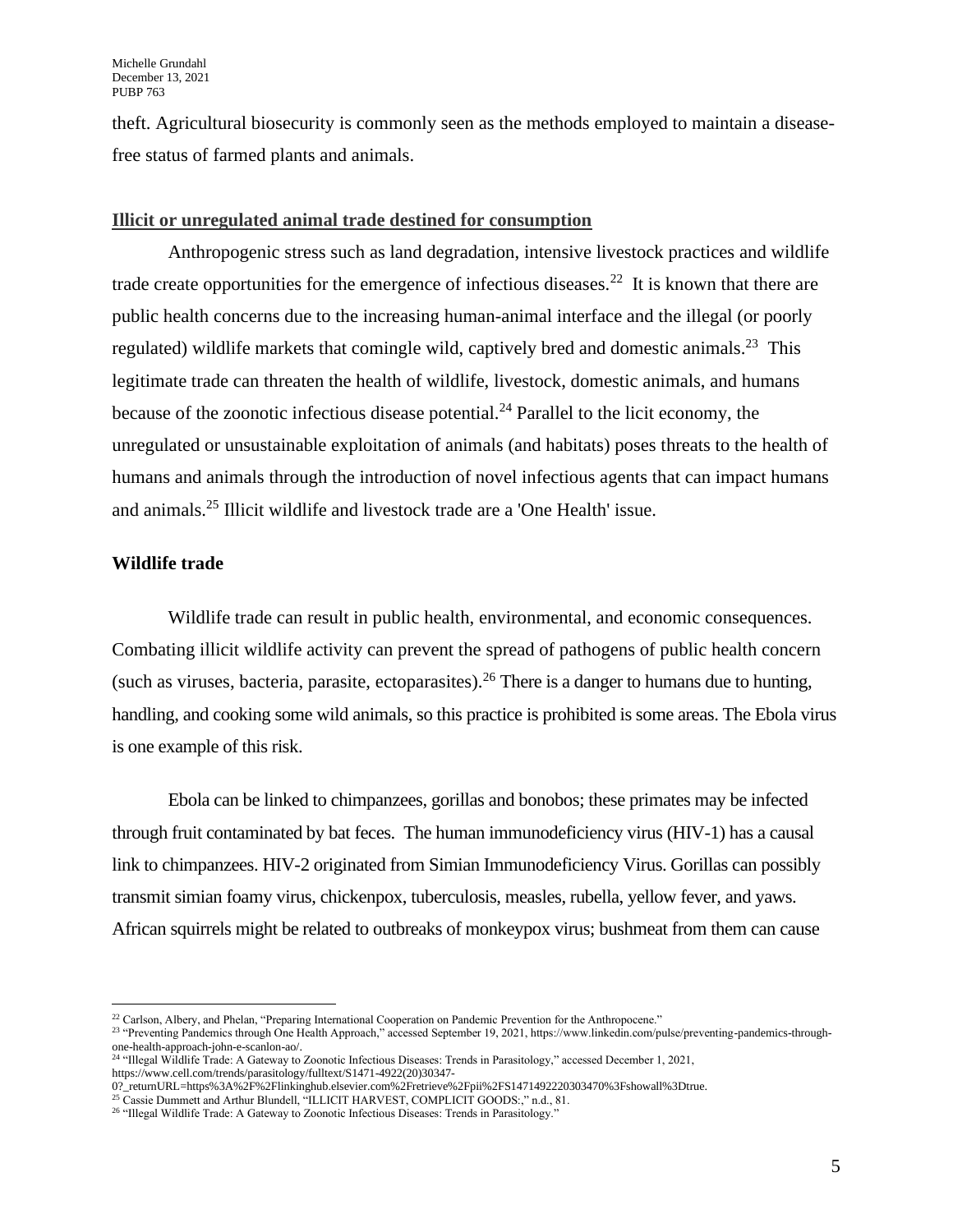disease transmission to humans.<sup>27</sup> Illegal trade in wildlife meat is estimated to be worth billions of dollars each year.<sup>28</sup> The infectious outcomes from this trade can be deadly. A European Food Safety Authority (EFSA) report regarding Ebola describes the risk: 1) the bushmeat must be contaminated with [Ebola]; 2) the bushmeat has to be (illegally) introduced; 3) the imported bushmeat needs to contain viable virus when it reaches the person; 4) the person has to be exposed to the virus; and 5) the person needs to get infected following exposure.<sup>29</sup>

Initially, there was concern that COVID-19 might have begun in wet markets in the Wuhan Province of China (from bats or pangolins) and this concern has helped to magnify the illegal wildlife trade and the importance for adopting One Health practices.<sup>30</sup> Health and conservation supporters have suggested the stoppage of trade of legal and illegal bushmeat. Some species are banned from being hunted. These animals include primates, pangolins and other forest dwelling animals in Africa and Asia.

A report on recent animal sales in Wuhan China's wet markets reported on seventeen vendor shops. The sales were calculated to involve  $36,295$  animals (38 wild animal species).<sup>31</sup> Some of these Wuhan market shops had permits from the Wuhan Forestry Bureau (allowing sale of some wild animal species) but none of them had "origin or quarantine certificates, all wildlife trade was fundamentally illegal".<sup>32</sup> Wildlife species are a source of protein, for lower income communities; many argue this is a reasonable source of food.<sup>33</sup> Hunting wild animals can be low cost and can be considered economical for low resourced communities. But, almost 2.25 billion pounds of wildlife is consumed in Africa, leading to extinction trends for some species. <sup>34</sup> Hunting can also take place for trafficking purposes. Bushmeat can be brought into new areas that are far away from where it was poached. The commercial trade market can be difficult to disrupt because there can be multiple government agencies responsible for bushmeat regulations.

At the country border, live animals or meat can be confiscated but only when they are

<sup>&</sup>lt;sup>27</sup> United Nations, "The Illegal Commercial Bushmeat Trade in Central and West Africa," United Nations (United Nations), accessed September 19, 2021, https://www.un.org/en/chronicle/article/illegal-commercial-bushmeat-trade-central-and-west-africa.

<sup>28</sup> "BBC News - Is Africa's Wildlife Being Eaten to Extinction?," accessed November 30, 2021, http://news.bbc.co.uk/2/hi/science/nature/8877062.stm. <sup>29</sup> Pablo García-Díaz et al., "The Illegal Wildlife Trade Is a Likely Source of Alien Species," Conservation Letters 10, no. 6 (2017): 690–98, https://doi.org/10.1111/conl.12301.

<sup>30</sup> Chet Trivedy, "Solving the One Health Puzzle," Biodiversity 21, no. 2 (April 2, 2020): 75–82, https://doi.org/10.1080/14888386.2020.1811768. <sup>31</sup> "Animal Sales from Wuhan Wet Markets Immediately Prior to the COVID-19 Pandemic | Scientific Reports," accessed December 1, 2021, https://www.nature.com/articles/s41598-021-91470-2.

 $32 \cdot A$ nimal Sales from Wuhan Wet Markets Immediately Prior to the COVID-19 Pandemic | Scientific Reports."

<sup>33</sup> "A-Wildlifehealth-Conceptnote.Pdf."

<sup>34</sup> Akshat Rathi, "The Illegal Trade in Wild-Animal Meat Could Cause the next Global Pandemic," Quartz, accessed September 19, 2021, https://qz.com/795294/will-illegal-bushmeat-bring-the-next-global-outbreak/.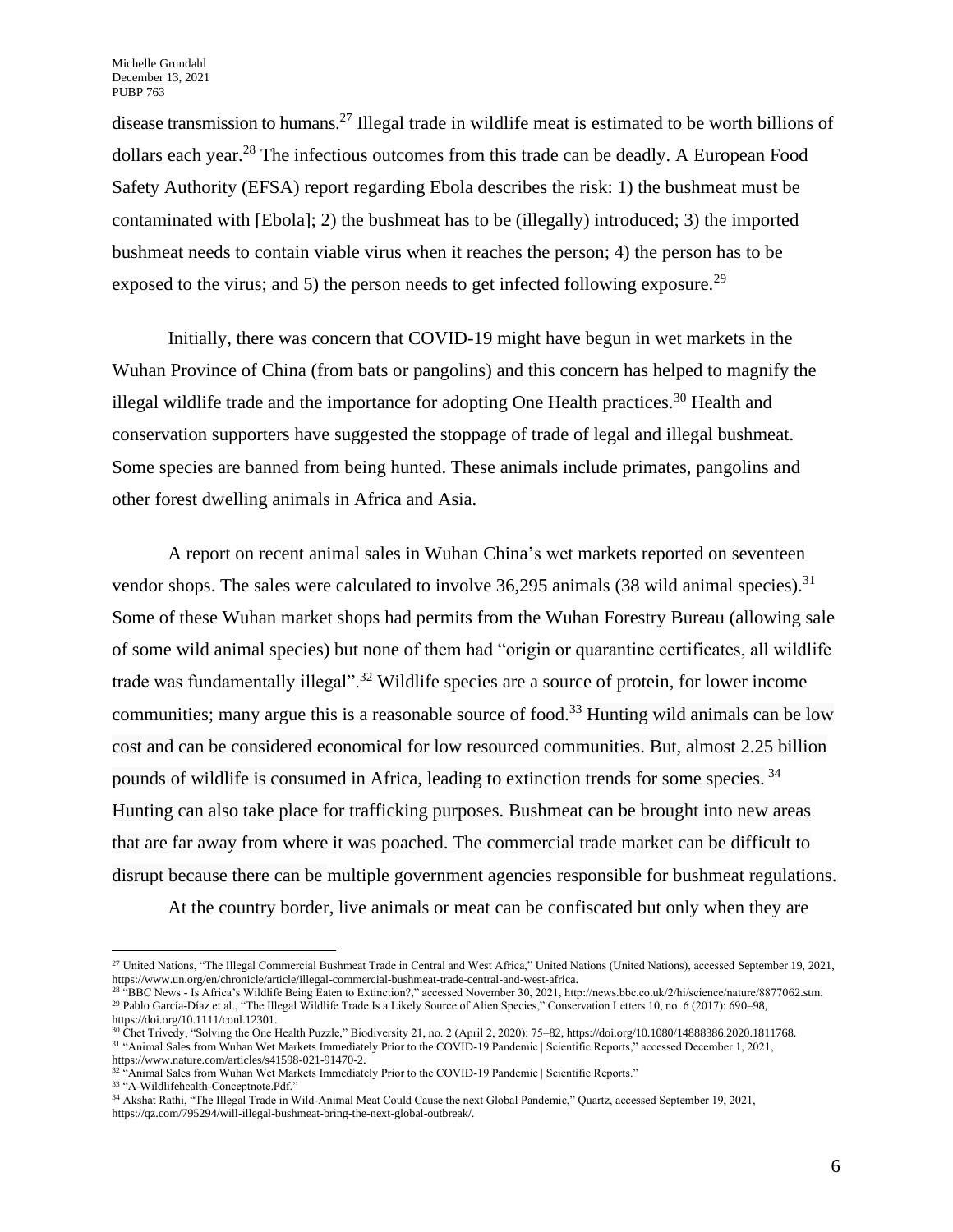detected.<sup>35</sup> Corrupt officials might ignore certain trade items if they somehow benefit from it. Food is not the only reason for wet markets. Medicine also drives the demand for consuming wildlife. Rhinoceros horns, bear bile, pangolin scales and tiger parts are used in traditional Chinese medicine, which continues the consumer demand for illegal wildlife. Since 2000 the pangolin is one of the world's most trafficked animals; millions of pangolins are traded in Asia.<sup>36</sup>

The actual consumption of wild animals is not the only pathway for disease transmission. Further research could consider specific animal-to-animal cross species pathways. This is relevant because when non-regulated trade takes place, some species can be housed in a manner that is conducive to disease transmission. As of now, we do know that there is a connection that wet markets and illegal wildlife trafficking results in the transference of diseases from animals to humans (via "consumption, proximity, or mixing of animals or their by-products").<sup>37</sup> Some organizations are focusing on using a One Health approach to identify risks for human health from handling, trading and consuming wildlife and its products; the International Alliance against Health Risks in Wildlife Trade is one example.<sup>38</sup>

## **Livestock Trade**

Illicit farming and food animal trade can contribute to poor animal health status which can lead to a damaged food chain and reduced food security.<sup>39</sup> Unregulated animal trade, farming, transportation, slaughter, or consumption can introduce risks to livestock supply chains. Foods produced for human, or animal consumption are generally assumed to be safe, but the food system is complex due to the design of production and distribution systems. Many food supply chains depend on frameworks such as Hazard Analysis and Critical Control Point (HACCP) to lessen the vulnerabilities and threats.<sup>40</sup> Gaps in biosecurity can occur. Breaches can be disastrous. Vulnerabilities can include natural, accidental, and malicious events. Food disruptions can be caused by insider threats, or deliberate food contamination but these risks are

<sup>35</sup> Rathi.

<sup>36</sup> Christian Nellemann et al., World Atlas of Illicit Flows, 2018, http://globalinitiative.net/wp-content/uploads/2018/09/Atlas-Illicit-Flows-FINAL-WEB-VERSION-copia-compressed.pdf.

<sup>37</sup> A. Alonso Aguirre et al., "Illicit Wildlife Trade, Wet Markets, and COVID‐19: Preventing Future Pandemics," World Medical & Health Policy, July 5, 2020, 10.1002/wmh3.348, https://doi.org/10.1002/wmh3.348.

<sup>38</sup> "Home - International Alliance against Health Risks in Wildlife Trade," accessed December 1, 2021, https://alliance-health-wildlife.org/.

<sup>39</sup> Meredith L. Gore et al., "Transnational Environmental Crime Threatens Sustainable Development," *Nature Sustainability* 2, no. 9 (September 2019): 784–86, https://doi.org/10.1038/s41893-019-0363-6.

<sup>40</sup> Paul Robb, "Considering Vulnerabilities, Threats and Gaps in Plant and Food Biosecurity," in Practical Tools for Plant and Food Biosecurity: Results from a European Network of Excellence, ed. Maria Lodovica Gullino et al., Plant Pathology in the 21st Century (Cham: Springer International Publishing, 2017), 1–30, https://doi.org/10.1007/978-3-319-46897-6\_1.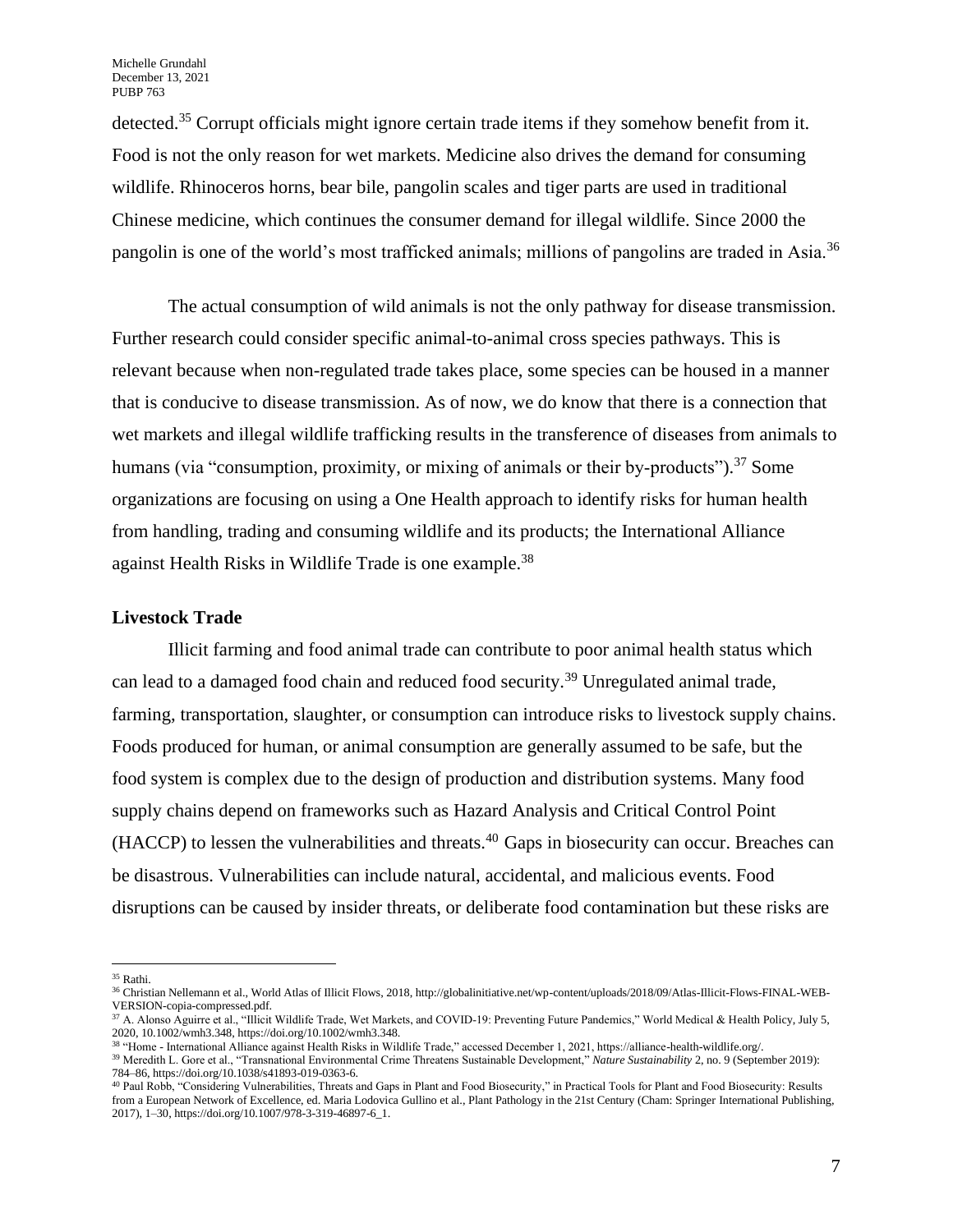toward the end of the food supply chain. The early end of the food supply can face biorisks and devastation due to illicit farming, animal transport or improper trade. Biosecurity measures (e.g., good hygiene, disinfection, dedicated footwear, closed animal herds, quarantines of new animals) help prevent virus introduction into new areas.<sup>41</sup>

There is further convergence of illicit practices regarding food animals. One example of this is the maritime smuggling of drugs and contraband in ships that carry livestock internationally. Livestock ships could be ideal for illegally transporting narcotics, weapons, counterfeit goods, wildlife by-products, and other animal parts. Livestock ships might create logistical challenges for regulators, such as how to care for the animals of impounded ships. Contraband might be hidden in the pens of the animals. Traffickers can hope that enforcement agencies will not search live animal cargo (due to waste products and the offensive olfactory situation).<sup>42</sup> It would not be unreasonable to assume that some of the animals themselves might have false health certificates or origins.<sup>43</sup> This can lead to the spread of livestock disease among animals.

Even non-living animal products can spread disease when laws and regulations are undermined; this can contribute to the spread of animal diseases such as African swine fever (ASF).<sup>44</sup> The ASF disease can spread on fomites (ex. vehicles, equipment, transport cages). The disease can survive for several days in feces or urine. While not infectious to humans, ASF is transmitted through direct contact with infected animals. It can also spread via insects such as ticks, so it can become endemic once it reaches a new host range. The virus can survive several months in processed meat, and several years in frozen carcasses. North America is currently very concerned about the ASF outbreak in Haiti and Dominican Republic. ASF was detected in Haiti in August 2021. Haiti has many backyard farms, and biosecurity is mostly absent. Haiti's plan is to remove the pigs and repopulate with other species (goats, chickens and cows) and will incentivize producers using an investment of US\$ 1.27 M. The Haitian government has paid

<sup>41</sup> "African\_swine\_fever.Pdf," accessed December 12, 2021, https://www.cfsph.iastate.edu/Factsheets/pdfs/african\_swine\_fever.pdf. <sup>42</sup> "Live Animal Exports Are Being Used as Cover by Smugglers, Say NGOs | Live Exports | The Guardian," accessed December 12, 2021, https://www.theguardian.com/environment/2021/aug/18/live-animal-exports-are-being-used-as-cover-by-smugglers-say-ngos. <sup>43</sup> "USDA APHIS | Common Problems Observed on Certificates for Live Animal Movement," accessed December 13, 2021,

https://www.aphis.usda.gov/aphis/ourfocus/animalhealth/nvap/NVAP-Reference-Guide/Animal-Movement/common-problems. <sup>44 "</sup>Two Billion and Rising: The Global Trade in Live Animals in Eight Charts | Environment | The Guardian," accessed December 12, 2021, https://www.theguardian.com/environment/2020/jan/20/two-billion-and-rising-the-global-trade-in-live-animals-in-eight-charts.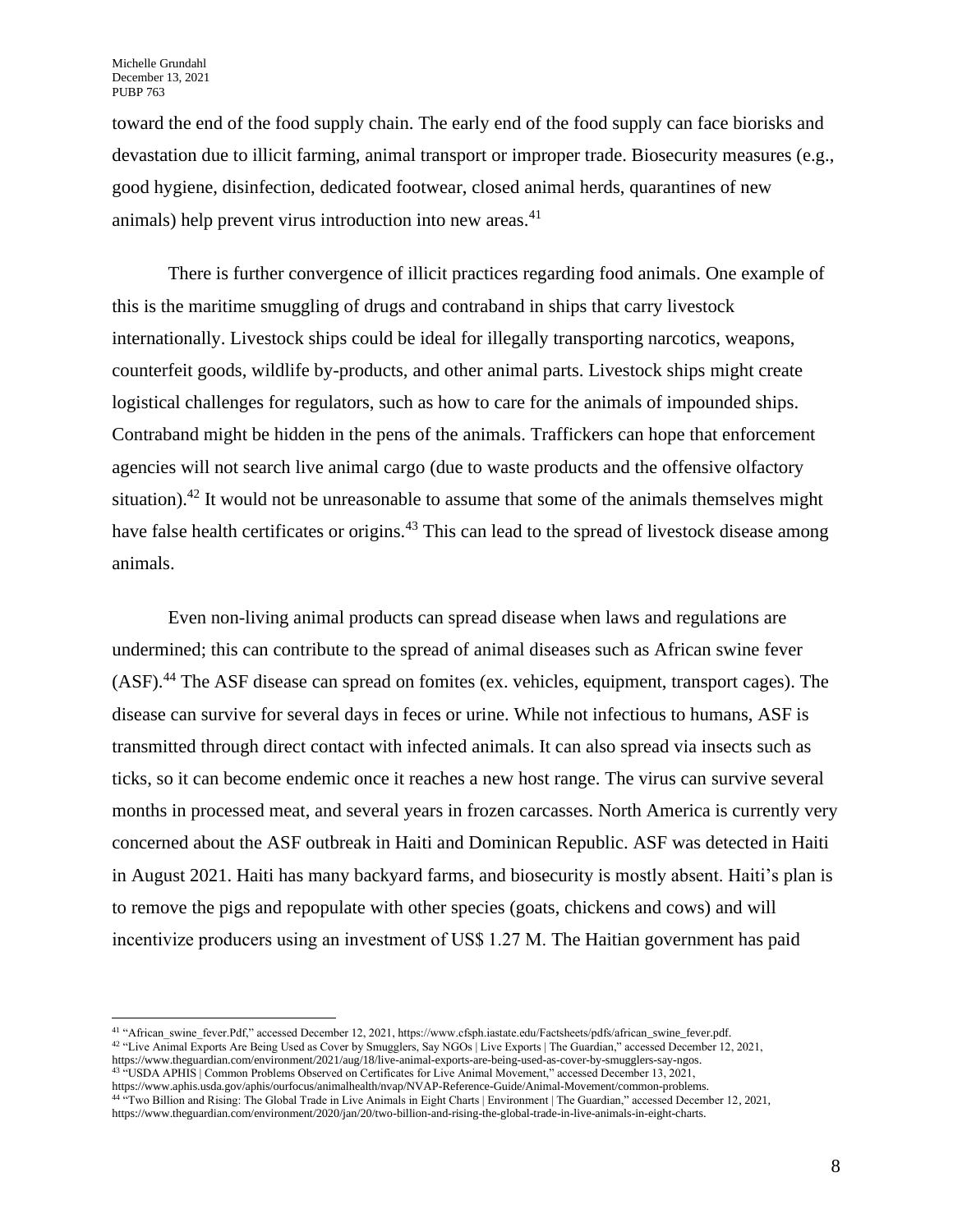around US\$ 9.31 M to farmers whose animals were slaughtered for eradication.<sup>45</sup> There is no guarantee that farmers will not improperly sell their herds or falsify herd health documents to avoid animal culling. The United States pig market is worth at least \$6.5 billion annually; one illicit transport of infected pigs could devastate that market. Biosecurity measures are immensely important.<sup>46</sup>

## **Deliberate introduction of biological consequences through illicit channels**

Infectious diseases are worrisome due to potential purposeful introduction. Biological agents and infectious pathogens can cause global catastrophic risks.<sup>47</sup> One animal disease, Foot and Mouth disease (FMD), is of concern to regulators because of the known devastation it can cause to the food supply and its economic market.<sup>48</sup> The livestock sector is quite vulnerable and has open risks for deliberate and accidental spread of disease.<sup>49</sup> Bioterrorism (defined as the use of biological agents to intentionally produce disease or intoxication in susceptible populations humans, animals, or plants - to meet terrorist aims) is an illicit activity.<sup>50</sup> Deliberate attacks (involving certain animal or human pathogens) can have national security consequences.<sup>51</sup> Agroterrorism and agrocrime are threats that theoretically would be precipitated by illicit activity in preparation for the attack.

Scientific advances allow for the modification or creation of biological organisms; this biology can help, or harm<sup>52</sup> Biological risks from misuse of life sciences or dual-use biotechnology can include negligence (e.g. counterfeit medication or abuses in the trade of antimicrobials) and intentional risks such as aiding bioterrorism or insider threats to a

https://www.pigprogress.net/Health/Articles/2021/11/ASF-Haiti-Virus-spreads-to-the-north-of-peninsula-824556E/.

http://www.proquest.com/docview/305294253/abstract/41A2C2EA9513447BPQ/19.

<sup>45</sup> "PigProgress - ASF Haiti: Virus Spreads to the North of Peninsula," accessed December 1, 2021,

<sup>46</sup> "What Is African Swine Fever and How Does It Spread? | Environment | The Guardian," accessed December 12, 2021,

https://www.theguardian.com/environment/2018/oct/24/what-is-african-swine-fever-and-how-does-it-spread.

 $47$  Terrence M. O'Sullivan, "Disease, Death and Disruption: Globalization, Bioterrorism and the Politics of Catastrophic Infectious Disease Outbreaks" (Ph.D., United States -- California, University of Southern California, 2003),

<sup>48</sup> "GAO-19-103, Foot-And-Mouth Disease: USDA's Efforts to Prepare for a Potential Outbreak," accessed September 15, 2021, https://www.gao.gov/assets/gao-19-103.pdf.

<sup>49</sup> Gisela Vasconcelos Gioia et al., "Informing Resilience Building: FAO's Surveillance Evaluation Tool (SET) Biothreat Detection Module Will Help Assess National Capacities to Detect Agro-Terrorism and Agro-Crime," *One Health Outlook* 3, no. 1 (July 19, 2021): 14, https://doi.org/10.1186/s42522- 021-00045-8.

<sup>50</sup> Paolo Zucca et al., "The 'Bio-Crime Model' of Cross-Border Cooperation Among Veterinary Public Health, Justice, Law Enforcements, and Customs to Tackle the Illegal Animal Trade/Bio-Terrorism and to Prevent the Spread of Zoonotic Diseases Among Human Population," *Frontiers in Veterinary Science* 7 (2020): 855, https://doi.org/10.3389/fvets.2020.593683.

<sup>51</sup> Dr Christine Blackburn, "Crops, Cattle, and Catastrophe: Securing America's Food Supply," n.d., 20.

<sup>52</sup> David Manheim and Gregory Lewis, "High-Risk Human-Caused Pathogen Exposure Events from 1975-2016," *F1000Research* 10 (August 4, 2021): 752, https://doi.org/10.12688/f1000research.55114.1.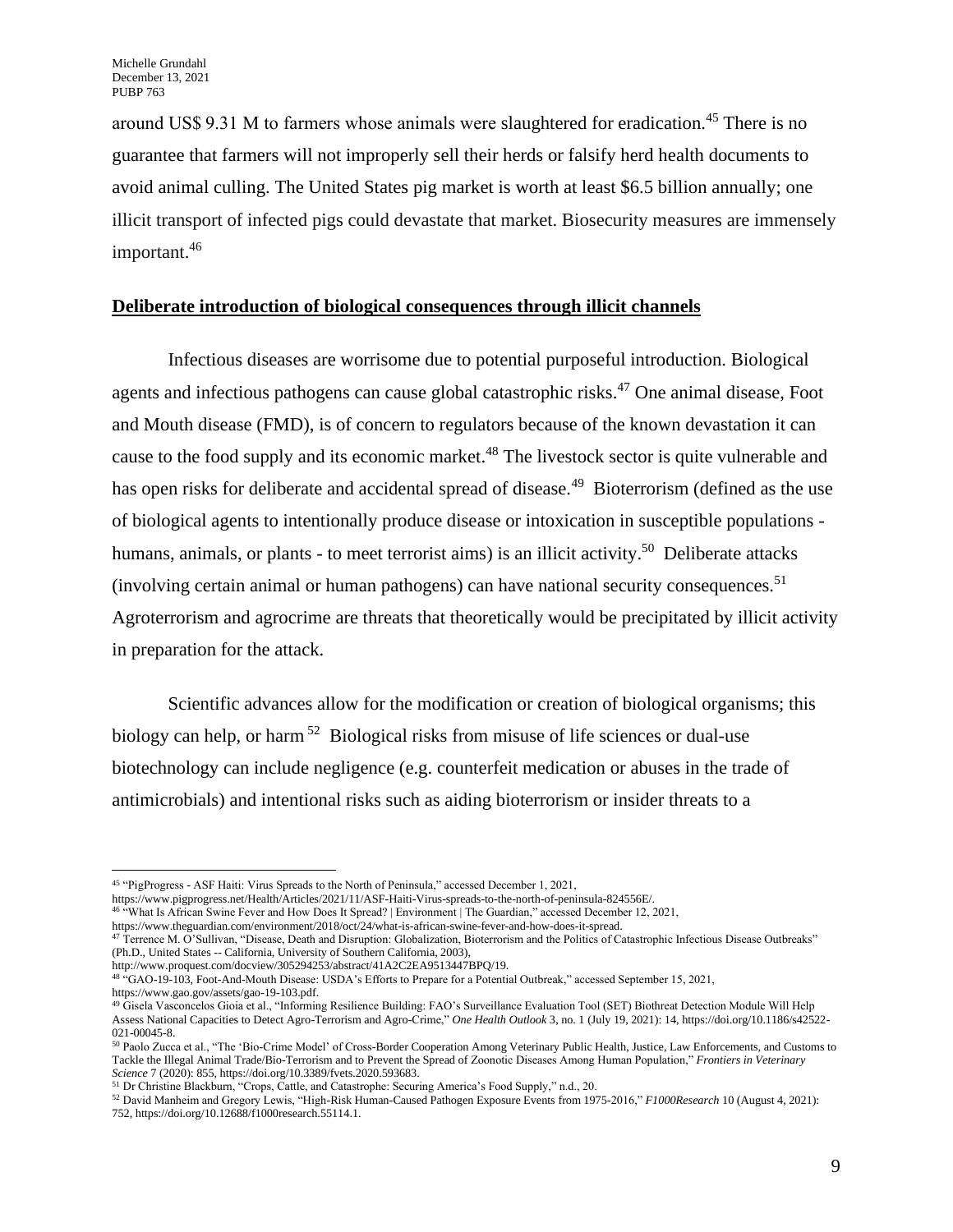laboratory.<sup>53</sup> Malicious uses have the potential to threaten multiple species.<sup>54</sup> Synthetic biology and advanced biotechnologies can result in modified organisms (to be more virulent, resistant to antibiotics and vaccines). Life sciences can be abused and there could be security implications resulting from biotechnology misuse.<sup>55,56</sup> One example is dual use vaccines (with a mechanism than can harm health) that can find their way to improper buyers and users who may have ill intentions.<sup>57</sup> There exists some concern that hostile states or terrorists could become interested in biowarfare agents.<sup>58</sup> The Commission on the Prevention of Weapons of Mass Destruction Proliferation and Terrorism claimed, "the United States should be less concerned that terrorists will become biologists and far more concerned that biologists will become terrorists".<sup>59</sup>

These illicit commodity and biological concerns are founded, since in the past, non-state armed groups and drug cartels have generated income streams from natural resources and biology-based markets (such as growing opium, and illegal logging or mining).<sup>60</sup> One group (FARC) funded themselves through commodities of cattle and agricultural products (as well as oil and gold).<sup>61</sup> ISIS has made it known that they are more than willing to support the drug trade that results in the harm to their enemies.  $62$  Of greatest concern, an ideological based terror group could design a biological attack by gaining access to a disease agent, or a private citizen worker could be coerced to aid in such an illicit act. Organized criminal groups and terrorists are open to new business opportunities as they exploit crises and adopt new technologies.<sup>63</sup>

#### **Policy Solutions**

In Europe, one method to combat these biological threats is the Bio-crime model of cross-border cooperation, which includes public health, law enforcement and customs agencies

<sup>53</sup> Thomas E. Engells, "The Insider Threat -- a New Aspect of Biosecurity," *Journal of Healthcare Protection Management* 29, no. 2 (August 2013): 16– 25, http://mutex.gmu.edu/login?url=http://search.ebscohost.com/login.aspx?direct=true&db=tsh&AN=90208576&site=ehost-live.

<sup>54</sup> "Login | The National Academies Press," accessed December 1, 2021, https://www.nap.edu/login.php?record\_id=24890.

<sup>55</sup> Koblentz, "Biosecurity Reconsidered," April 2010.

<sup>56</sup> "Select Agents and Toxins | Federal Select Agent Program," September 10, 2020, https://www.selectagents.gov/sat/index.htm.

<sup>57</sup> Jonas B. Sandbrink and Gregory D. Koblentz, "Biosecurity Risks Associated with Vaccine Platform Technologies," Vaccine, February 25, 2021, https://doi.org/10.1016/j.vaccine.2021.02.023.

<sup>58</sup> "Biological Threat Assessment: Is the Cure Worse Than the Disease? | Arms Control Association," accessed February 16, 2021, https://www.armscontrol.org/act/2004-10/features/biological-threat-assessment-cure-worse-disease.

<sup>59</sup> "Commission on the Prevention of Weapons of Mass Destruction Proliferation and Terrorism - UNT Digital Library," accessed December 13, 2021, https://digital.library.unt.edu/ark:/67531/metadc26020/.

<sup>60</sup> Dummett and Blundell, "ILLICIT HARVEST, COMPLICIT GOODS:"

<sup>61</sup> Nellemann et al., World Atlas of Illicit Flows.

 $62$  Louise I. Shelley, "'Illicit Trade and Terrorism.' Perspectives on Terrorism," Perspectives on Terrorism 14, no. 4 (2020): 7–20, http://www.jstor.org/stable/26927661.

 $63$  "Security Council, Adopting Resolution 2195 (2014), Urges International Action to Break Links between Terrorists, Transnational Organized Crime | Meetings Coverage and Press Releases," accessed September 24, 2021, https://www.un.org/press/en/2014/sc11717.doc.htm.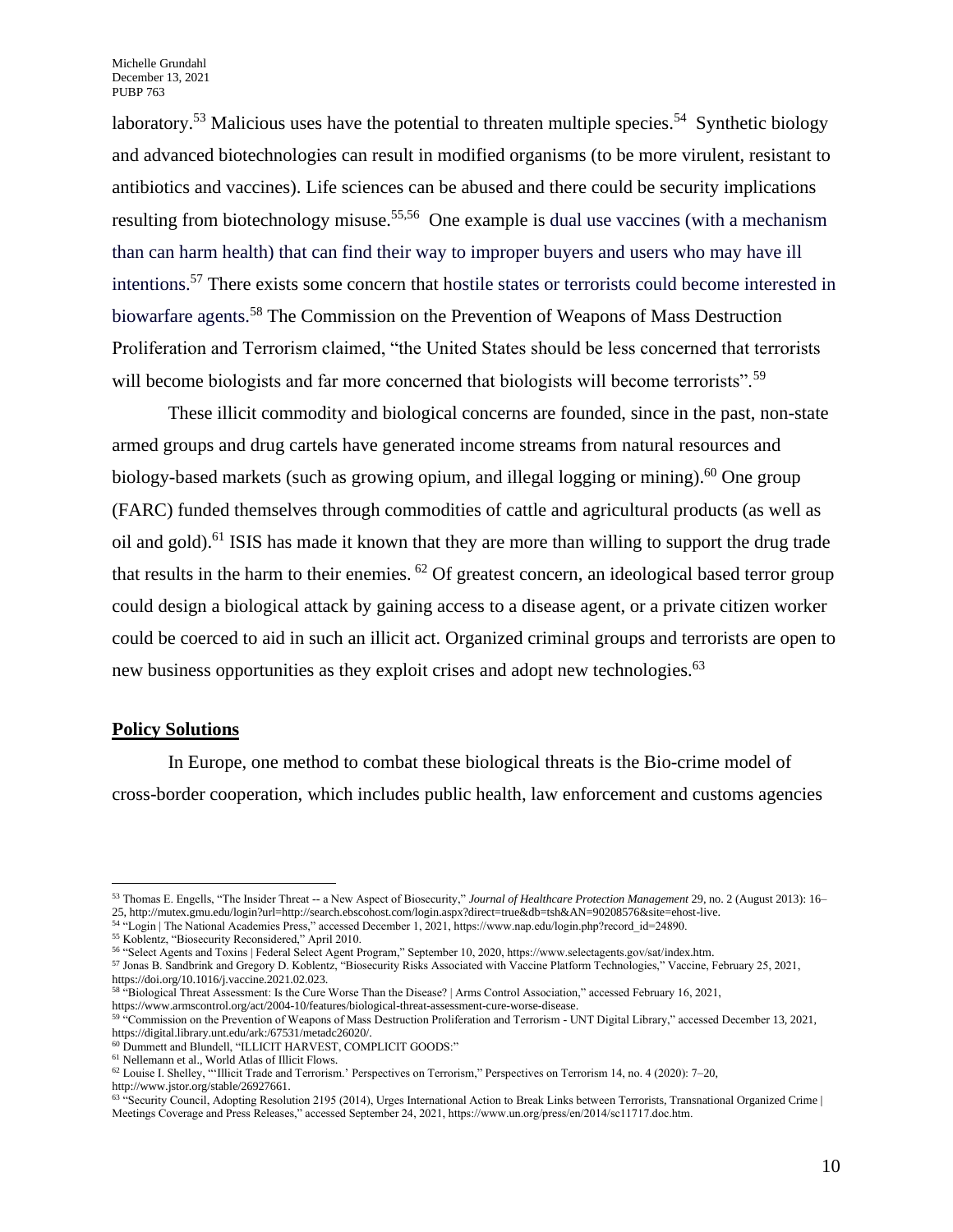Michelle Grundahl December 13, 2021 PUBP 763

using the International Police and Custom Cooperation Centres (IPCCCs).<sup>64</sup> The US government also recognizes that biorisks and infectious disease can become national security concerns.<sup>65</sup> Therefore, laws and enforcement of illicit trade of biological risk categories should be enforced to their full extent. Intelligence agencies should make better attempts to find and disrupt illicit activity where biological consequence is possible – such as in border and transport law enforcement. This might be accomplished through increased public awareness, non-corrupt surveillance at ports and borders, inspection of transported animals (livestock and wildlife), and the proper enforcement of national and international regulations. Also, implementing the suggestions in the International Health Regulations and the Global Health Security Agenda could assist the United States in preventing disease occurrences.<sup>66</sup> The current global health security framework must become committed to halting the illicit trade that can result in biological consequences. The path to strengthening global health security should include solid illicit trade combat strategies and this can be combined with already existing solutions. For example, the Global Health Security Index makes note of illicit trade problems and suggests a whole-ofsociety approaches to health security - which goes beyond the potential reach of individual sectors.<sup>67</sup>

Biological and health security threats exist on a spectrum. A firm solution to animal disease control is not yet apparent as many authors offer novel ideas. Some solutions include amending the 1973 Convention on International Trade in Endangered Species of Wild Fauna and Flora (CITES) treaty to control traded animal and plants species.<sup>68</sup> Other ideas include regulating wildlife markets, mandating biodiversity buffers, and proposing an 'International Pandemics Treaty' to obligate commitments that could prevent pathogen emergence.<sup>69</sup> A pandemic treaty should be a global agreement and include very robust language to combat the sources of biorisks that are caused by illicit trading.<sup>70</sup>

<sup>67</sup> Sanjana J Ravi et al., "The Value Proposition of the Global Health Security Index," BMJ Global Health 5, no. 10 (October 2020): e003648, https://doi.org/10.1136/bmjgh-2020-003648.

https://news.cornell.edu/stories/2021/02/wildlife-regulation-one-health-keys-avert-more-pandemics.

<sup>64</sup> Zucca et al., "The 'Bio-Crime Model' of Cross-Border Cooperation Among Veterinary Public Health, Justice, Law Enforcements, and Customs to Tackle the Illegal Animal Trade/Bio-Terrorism and to Prevent the Spread of Zoonotic Diseases Among Human Population."

<sup>65</sup> "DARPA: Defense Advanced Research Projects Agency 1958-2018 by Faircount Media Group - Issuu," accessed December 12, 2021, https://issuu.com/faircountmedia/docs/darpa\_publication/1?ff.

<sup>66</sup> Tracey V - APHIS Dutcher, "APHIS' American Rescue Plan (ARP) Surveillance Program: Strategic Framework," n.d., 6.

<sup>68</sup> "Wildlife Regulation, 'One Health' Keys to Avert More Pandemics," Cornell Chronicle, accessed September 19, 2021,

<sup>69</sup> "Preventing Pandemics through One Health Approach."

<sup>70</sup> "No Future But A Shared Future | Think Global Health," accessed December 1, 2021, https://www.thinkglobalhealth.org/article/no-future-shared-future.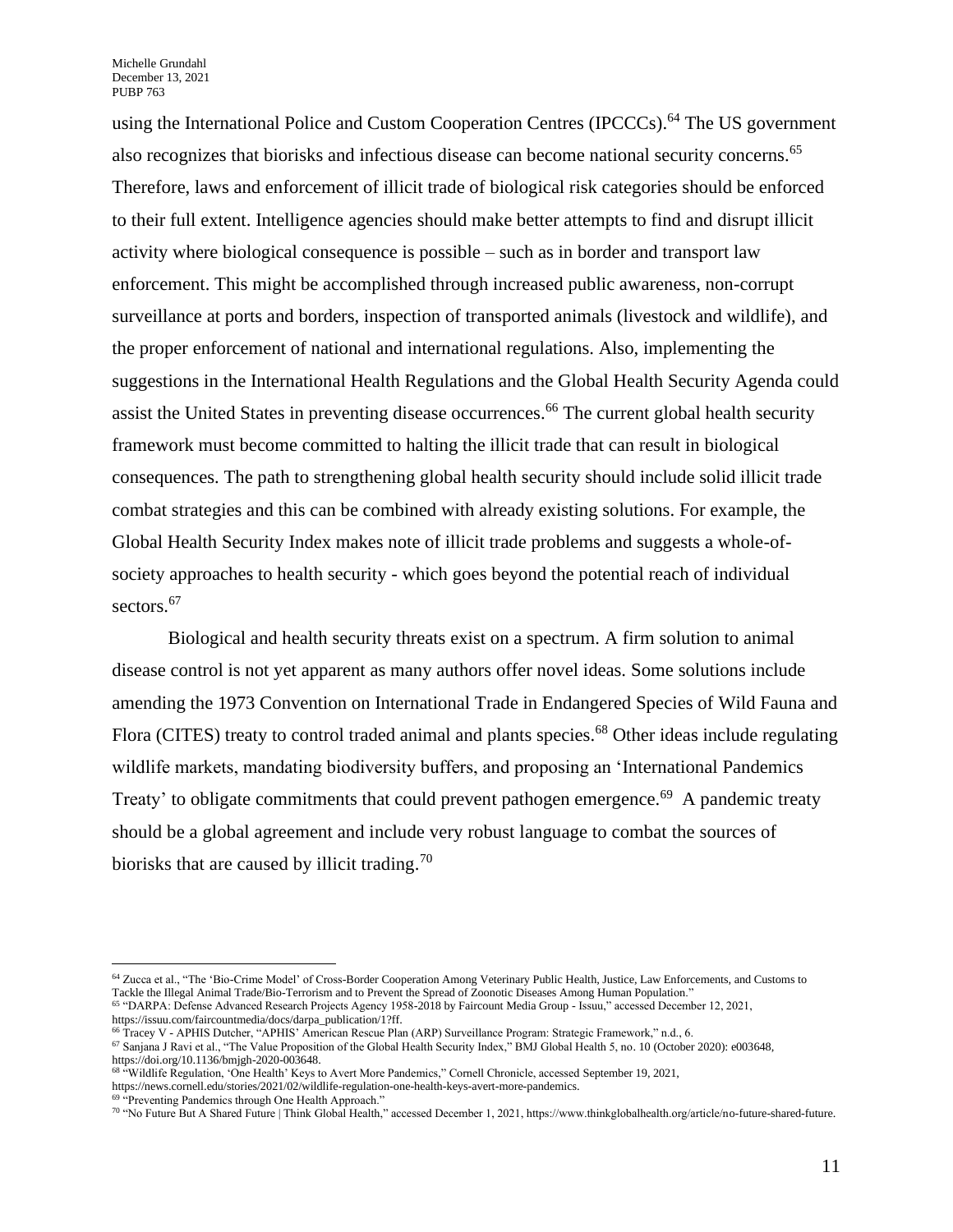A One Health systems approach should be used against the convergence of illicit biorisks.<sup>71</sup> One policy option is to incorporate the concept of One Biosecurity.<sup>72</sup> This idea is the consideration for plant, animal, human, and environmental health as it integrates biosecurity threats and uses and interdisciplinary approach against biorisks but can be improved to account for illicit activity disruption.<sup>73</sup> The stakeholders of health threat assessment requires many professions; such as medicine, veterinary, crop science, anti-crime, intelligence, international security, and public health.<sup>74</sup>

Therefore, by taking seriously the nature of biorisks, there could be interruption of future or concurrent illicit activity. Also, transnational organized-criminal groups sometimes exploit natural resources and natural commodies and reply on an environmental criminal enterprise in conflict zones.<sup>75</sup> These geographic areas quite frequently have corrupt leadership, which can aid in the existence of illicit actors. The financial flows embedded in these illicit channels should be traced and used to locate the perpetrators of these activities. Many conflicts, including terrorism related, are funded by organized crime through the revenue gained by the illicit trade of natural resources.<sup>76</sup>

#### **Conclusion:**

The risks reviewed here include deliberately introduced disease outbreaks, natural disease outbreaks, outbreaks caused by negligence in the food supply trade and the consequences of emerging technologies.<sup>77</sup> Certain illicit activity can exacerbate biorisks unintentionally so policies should reflect the importance of these supply chain risks. Disease emergence due to illicit trade should be listed as a top concern for law enforcement, intelligence services and trade enforcement agencies. The convergence of illicit trade can frequently involve licit company corruption, political corruption, organized crime, terrorism, and money laundering.<sup>78</sup> More importantly, many illicit trade routes are used for many types of illicit goods movement.

Trade is fast and more connected than ever. In current our globalized economy the ease of connection through internet and digital financial flows can aid in the trade of goods that can

<sup>&</sup>lt;sup>71</sup> Ross D. Arnold and Jon P. Wade, "A Definition of Systems Thinking: A Systems Approach," Procedia Computer Science, 2015 Conference on Systems Engineering Research, 44 (January 1, 2015): 669–78, https://doi.org/10.1016/j.procs.2015.03.050.

 $^{72}$  Philip E. Hulme, "One Biosecurity: A Unified Concept to Integrate Human, Animal, Plant, and Environmental Health.," Emerging Topics in Life Sciences 4, no. 5 (2020): 539–49, http://dx.doi.org.mutex.gmu.edu/10.1042/ETLS20200067.

 $73$  Hulme.

<sup>&</sup>lt;sup>74</sup> "Health Security Intelligence: Engaging across Disciplines and Sectors."

<sup>75</sup> Gore et al., "Transnational Environmental Crime Threatens Sustainable Development."

<sup>76</sup> Nellemann et al., World Atlas of Illicit Flows.

<sup>77</sup> "Health Security Intelligence: Engaging across Disciplines and Sectors," accessed December 9, 2021,

https://www.tandfonline.com/doi/full/10.1080/02684527.2020.1750166.

<sup>&</sup>lt;sup>78</sup> "Illicit Trade."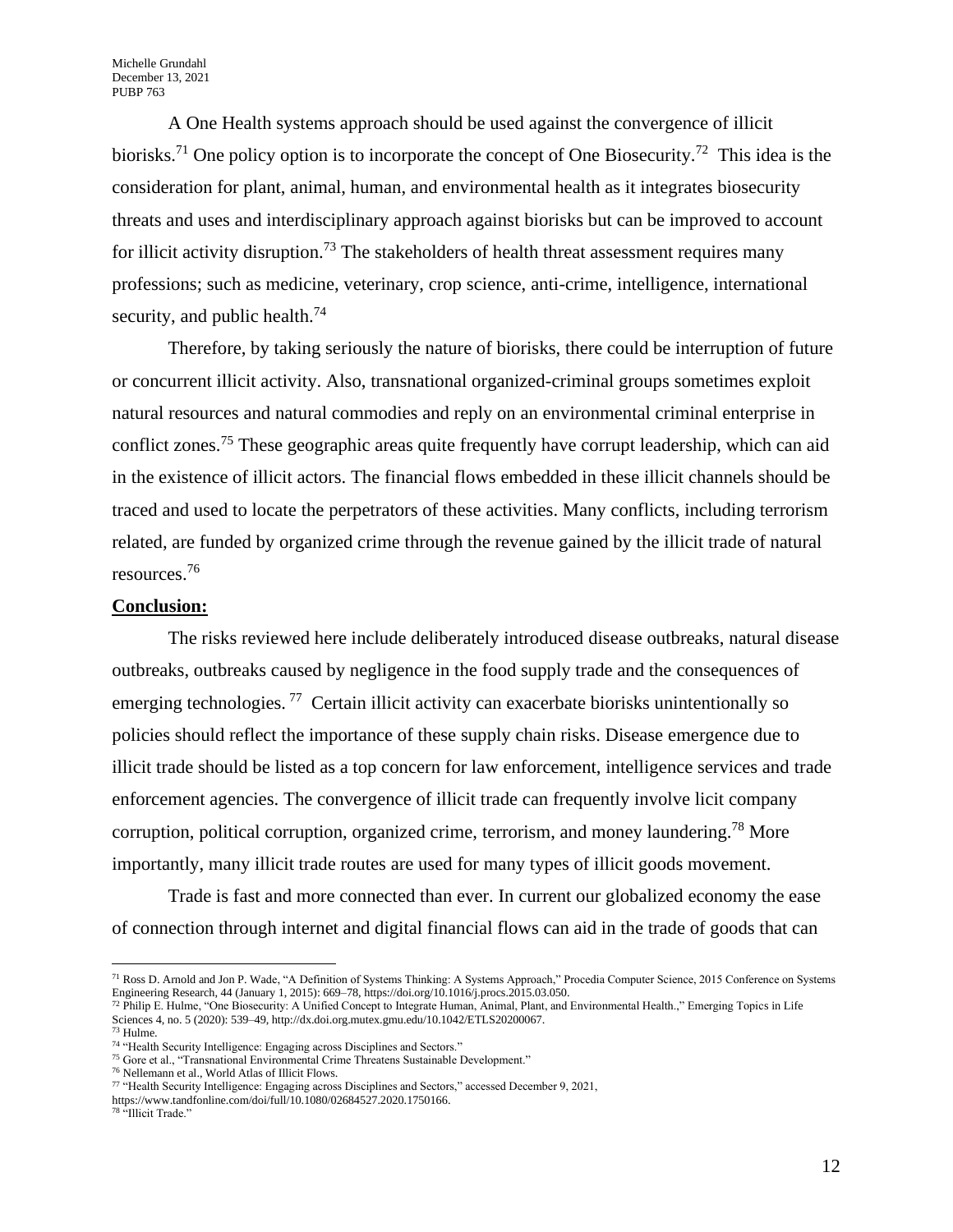cause health harm as lawlessness proliferates.<sup>79</sup> Beyond 2021, we can hope that lessons will be learned due to surviving a global pandemic.<sup>80</sup> Holistic approaches are required for the prevention and control of emerging and resurging diseases. The complex (and sometimes illicit) interconnections among humans, domestic animals, and wildlife can share threats of disease - to individuals, food supplies, economies, and the functioning ecosystems that support all the species on Earth.<sup>81</sup>

<sup>79</sup> H. Richard Friman and Peter Andreas, *Illicit Global Economy & State Power*, "Introduction: International Relations and the Illicit Global Economy," n.d.

<sup>80</sup> "One World - One Health > About Us > Mission > The 2019 Berlin Principles on One Health," accessed December 6, 2021,

https://oneworldonehealth.wcs.org/About-Us/Mission/The-2019-Berlin-Principles-on-One-Health.aspx.

<sup>&</sup>lt;sup>81</sup> "One World - One Health > About Us > Mission > The 2019 Berlin Principles on One Health."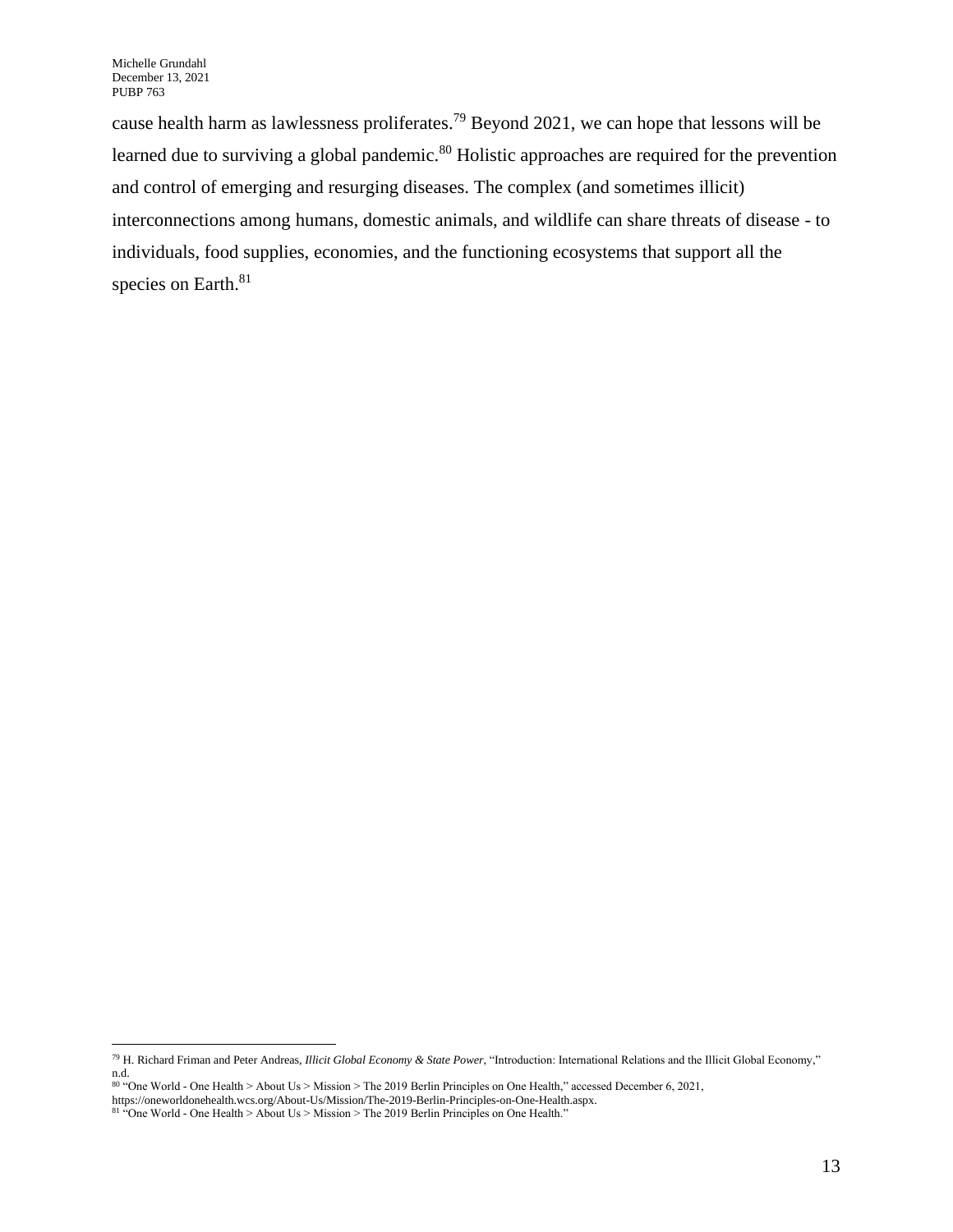# **References:**

"African\_swine\_fever.Pdf." Accessed December 12, 2021.

https://www.cfsph.iastate.edu/Factsheets/pdfs/african\_swine\_fever.pdf.

Aguirre, A. Alonso, Richard Catherina, Hailey Frye, and Louise Shelley. "Illicit Wildlife Trade, Wet Markets, and COVID‐19: Preventing Future Pandemics." *World Medical & Health Policy*, July 5, 2020, 10.1002/wmh3.348. https://doi.org/10.1002/wmh3.348.

"Animal Sales from Wuhan Wet Markets Immediately Prior to the COVID-19 Pandemic | Scientific Reports." Accessed December 1, 2021. https://www.nature.com/articles/s41598-021-91470-2.

Arnold, Ross D., and Jon P. Wade. "A Definition of Systems Thinking: A Systems Approach." *Procedia Computer Science*, 2015 Conference on Systems Engineering Research, 44 (January 1, 2015): 669–78. https://doi.org/10.1016/j.procs.2015.03.050.

"A-Wildlifehealth-Conceptnote.Pdf." Accessed September 27, 2021. https://www.oie.int/app/uploads/2021/03/a-wildlifehealth-conceptnote.pdf.

Bakanidze, Lela, Paata Imnadze, and Dana Perkins. "Biosafety and Biosecurity as Essential Pillars of International Health Security and Cross-Cutting Elements of Biological Nonproliferation." *BMC Public Health* 10, no. 1 (December 3, 2010): S12. https://doi.org/10.1186/1471-2458-10-S1-S12.

"BBC News - Is Africa's Wildlife Being Eaten to Extinction?" Accessed November 30, 2021. http://news.bbc.co.uk/2/hi/science/nature/8877062.stm.

- "BEYOND CONVERGENCE World Without Order .Pdf." Accessed September 13, 2021. https://cco.ndu.edu/Portals/96/Documents/books/Beyond%20Convergence/BEYOND%2 0CONVERGENCE%20%20World%20Without%20Order%20.pdf?ver=2016-10-25- 125406-170.
- "Biological Threat Assessment: Is the Cure Worse Than the Disease? | Arms Control Association." Accessed February 16, 2021. https://www.armscontrol.org/act/2004- 10/features/biological-threat-assessment-cure-worse-disease.

"Biosecurity Basics - YouTube." Accessed November 30, 2021. https://www.youtube.com/watch?v=Q9ZhkceMW70&t=87s.

- Blackburn, Dr Christine. "Crops, Cattle, and Catastrophe: Securing America's Food Supply," n.d., 20.
- Carlson, Colin J., Gregory F. Albery, and Alexandra Phelan. "Preparing International Cooperation on Pandemic Prevention for the Anthropocene." *BMJ Global Health* 6, no. 3 (March 1, 2021): e004254. https://doi.org/10.1136/bmjgh-2020-004254.
- "CBP Seizes Counterfeit N95 Masks | U.S. Customs and Border Protection." Accessed December 13, 2021. https://www.cbp.gov/newsroom/local-media-release/cbp-seizescounterfeit-n95-masks.
- "Commission on the Prevention of Weapons of Mass Destruction Proliferation and Terrorism UNT Digital Library." Accessed December 13, 2021. https://digital.library.unt.edu/ark:/67531/metadc26020/.
- "DARPA: Defense Advanced Research Projects Agency 1958-2018 by Faircount Media Group Issuu." Accessed December 12, 2021.

https://issuu.com/faircountmedia/docs/darpa\_publication/1?ff.

Dummett, Cassie, and Arthur Blundell. "ILLICIT HARVEST, COMPLICIT GOODS:," n.d., 81.

Dutcher, Tracey V - APHIS. "APHIS' American Rescue Plan (ARP) Surveillance Program: Strategic Framework," n.d., 6.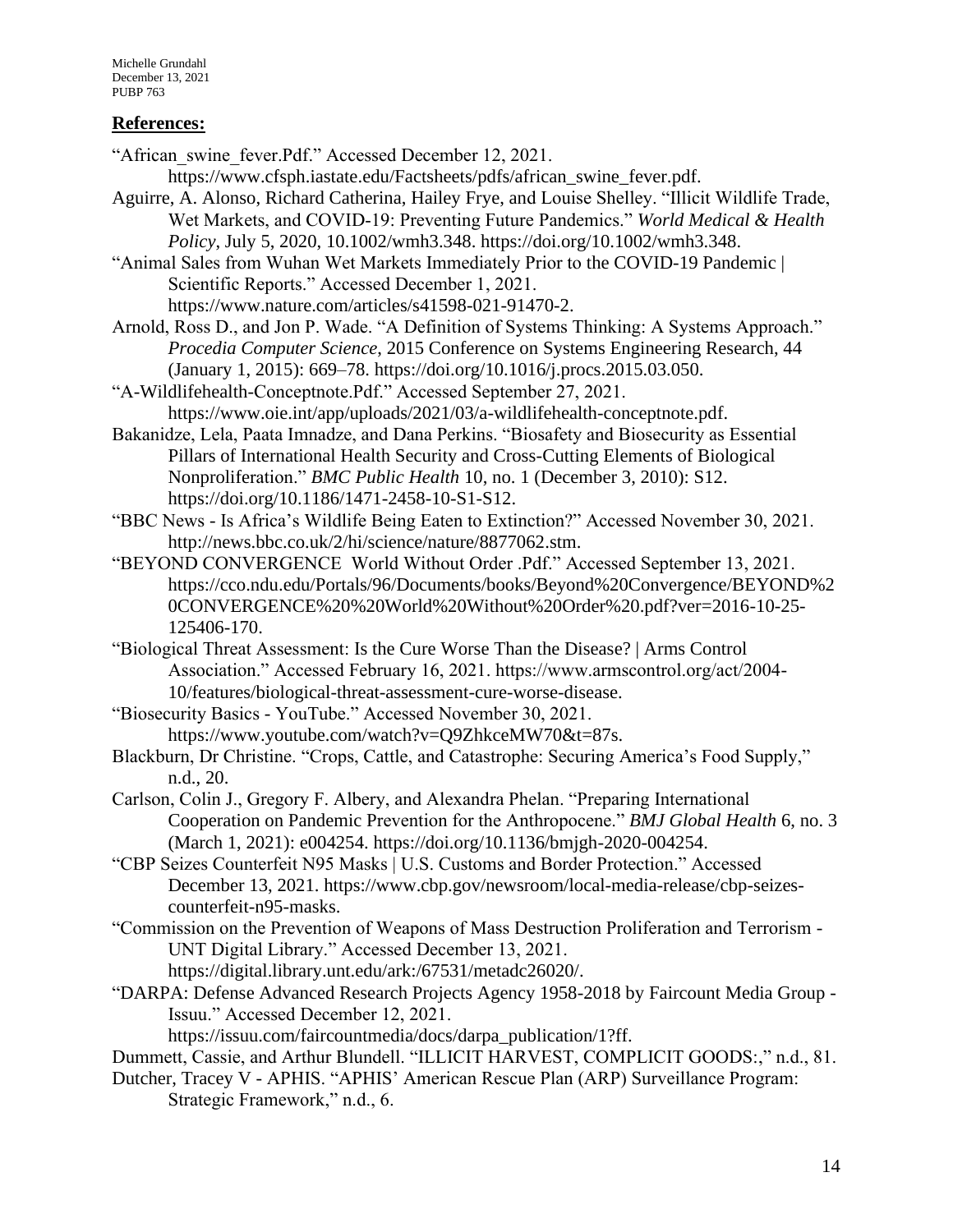- Ellwanger, Joel Henrique, Ana Beatriz Gorini da Veiga, Valéria de Lima Kaminski, Jacqueline María Valverde-Villegas, Abner Willian Quintino de Freitas, José Artur Bogo Chies, Joel Henrique Ellwanger, et al. "Control and Prevention of Infectious Diseases from a One Health Perspective." *Genetics and Molecular Biology* 44, no. 1 (2021). https://doi.org/10.1590/1678-4685-gmb-2020-0256.
- Engells, Thomas E. "The Insider Threat -- a New Aspect of Biosecurity." *Journal of Healthcare Protection Management* 29, no. 2 (August 2013): 16–25. http://mutex.gmu.edu/login?url=http://search.ebscohost.com/login.aspx?direct=true&db= tsh&AN=90208576&site=ehost-live.
- Friman, H. Richard, and Peter Andreas. *Illicit Global Economy & State Power*. "Introduction: International Relations and the Illicit Global Economy," n.d.
- "GAO-19-103, Foot-And-Mouth Disease: USDA's Efforts to Prepare for a Potential Outbreak." Accessed September 15, 2021. https://www.gao.gov/assets/gao-19-103.pdf.
- García-Díaz, Pablo, Joshua V. Ross, Andrew P. Woolnough, and Phillip Cassey. "The Illegal Wildlife Trade Is a Likely Source of Alien Species." *Conservation Letters* 10, no. 6 (2017): 690–98. https://doi.org/10.1111/conl.12301.
- Gore, Meredith L., Patrick Braszak, James Brown, Phillip Cassey, Rosaleen Duffy, Judith Fisher, Jessica Graham, et al. "Transnational Environmental Crime Threatens Sustainable Development." *Nature Sustainability* 2, no. 9 (September 2019): 784–86. https://doi.org/10.1038/s41893-019-0363-6.
- "Health Security Intelligence: Engaging across Disciplines and Sectors." Accessed December 9, 2021. https://www.tandfonline.com/doi/full/10.1080/02684527.2020.1750166.
- "Home International Alliance against Health Risks in Wildlife Trade." Accessed December 1, 2021. https://alliance-health-wildlife.org/.
- Hulme, Philip E. "One Biosecurity: A Unified Concept to Integrate Human, Animal, Plant, and Environmental Health." *Emerging Topics in Life Sciences* 4, no. 5 (2020): 539–49. http://dx.doi.org.mutex.gmu.edu/10.1042/ETLS20200067.
- "Illegal Wildlife Trade: A Gateway to Zoonotic Infectious Diseases: Trends in Parasitology." Accessed December 1, 2021. https://www.cell.com/trends/parasitology/fulltext/S1471- 4922(20)30347-

0? returnURL=https%3A%2F%2Flinkinghub.elsevier.com%2Fretrieve%2Fpii%2FS147 1492220303470%3Fshowall%3Dtrue.

- "Illicit Trade: Converging Criminal Networks." Text. Accessed September 13, 2021. https://www.oecd-ilibrary.org/governance/charting-illicit-trade\_9789264251847 en;jsessionid=fHyc5\_A1TV9OY5Mx4JQQ4eTJ.ip-10-240-5-25.
- Koblentz, Gregory D. "Biosecurity Reconsidered: Calibrating Biological Threats and Responses." *International Security* 34, no. 4 (April 2010): 96–132. https://doi.org/10.1162/isec.2010.34.4.96.
	- ———. "Biosecurity Reconsidered: Calibrating Biological Threats and Responses." *International Security* 34, no. 4 (April 2010): 96–132. https://doi.org/10.1162/isec.2010.34.4.96.
- "Live Animal Exports Are Being Used as Cover by Smugglers, Say NGOs | Live Exports | The Guardian." Accessed December 12, 2021.

https://www.theguardian.com/environment/2021/aug/18/live-animal-exports-are-beingused-as-cover-by-smugglers-say-ngos.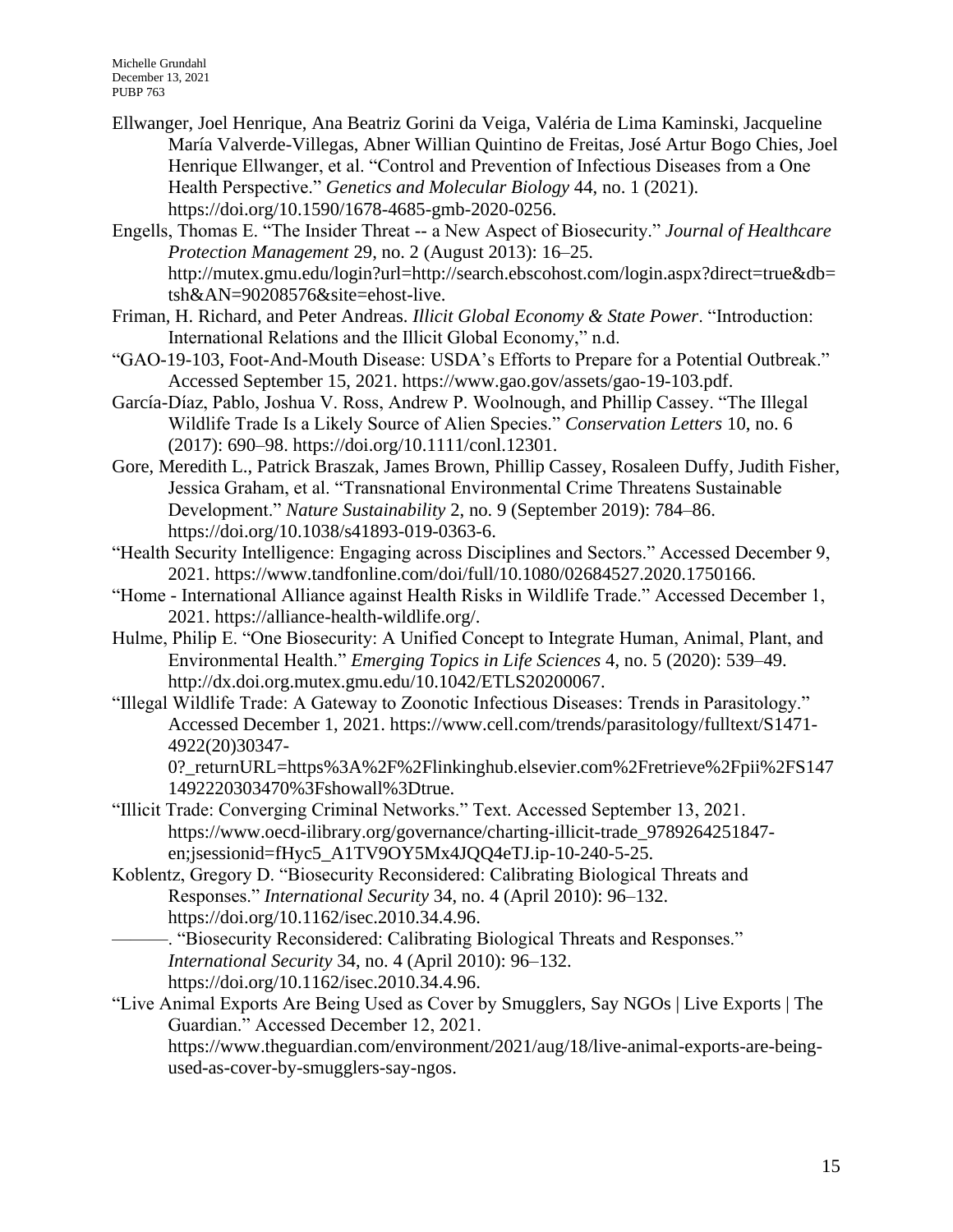Michelle Grundahl December 13, 2021 PUBP 763

- "Login | The National Academies Press." Accessed December 1, 2021. https://www.nap.edu/login.php?record\_id=24890.
- Manheim, David, and Gregory Lewis. "High-Risk Human-Caused Pathogen Exposure Events from 1975-2016." *F1000Research* 10 (August 4, 2021): 752. https://doi.org/10.12688/f1000research.55114.1.
- "National-Critical-Functions-Overview-508.Pdf." Accessed December 12, 2021. https://www.cisa.gov/sites/default/files/publications/national-critical-functions-overview-508.pdf.
- Nations, United. "The Illegal Commercial Bushmeat Trade in Central and West Africa." United Nations. United Nations. Accessed September 19, 2021. https://www.un.org/en/chronicle/article/illegal-commercial-bushmeat-trade-central-andwest-africa.
- Nellemann, Christian, Jürgen Stock, Mark Shaw, International Criminal Police Organization, RHIPTO, and Global Initiative Against Transnational Organized Crime. *World Atlas of Illicit Flows*, 2018. http://globalinitiative.net/wp-content/uploads/2018/09/Atlas-Illicit-Flows-FINAL-WEB-VERSION-copia-compressed.pdf.
- "No Future But A Shared Future | Think Global Health." Accessed December 1, 2021. https://www.thinkglobalhealth.org/article/no-future-shared-future.
- Novossiolova, Tatyana, Simon Whitby, Malcolm Dando, and Graham S Pearson. "Strengthening the Biological and Toxin Weapons Convention: The Vital Importance of a Web of Prevention for Effective Biosafety and Biosecurity in the 21st Century," n.d., 24.
- "Oie-Terrestrial-Code-1\_2019\_en.Pdf." Accessed December 13, 2021. https://rreurope.oie.int/wp-content/uploads/2020/08/oie-terrestrial-code-1\_2019\_en.pdf.
- "One Health: Preventing and Solving Public Health Disasters | Findings | University of Michigan School of Public Health | Infectious Disease | Environmental Health." Accessed December 6, 2021. https://sph.umich.edu/findings/fall-2021/one-health-preventing-andsolving-public-health-disasters.html.
- "One World One Health > About Us > Mission > The 2019 Berlin Principles on One Health." Accessed December 6, 2021. https://oneworldonehealth.wcs.org/About-Us/Mission/The-2019-Berlin-Principles-on-One-Health.aspx.
- O'Sullivan, Terrence M. "Disease, Death and Disruption: Globalization, Bioterrorism and the Politics of Catastrophic Infectious Disease Outbreaks." Ph.D., University of Southern California, 2003.

http://www.proquest.com/docview/305294253/abstract/41A2C2EA9513447BPQ/19.

- "PigProgress ASF Haiti: Virus Spreads to the North of Peninsula." Accessed December 1, 2021. https://www.pigprogress.net/Health/Articles/2021/11/ASF-Haiti-Virus-spreads-tothe-north-of-peninsula-824556E/.
- "Preventing Pandemics through One Health Approach." Accessed September 19, 2021. https://www.linkedin.com/pulse/preventing-pandemics-through-one-health-approachjohn-e-scanlon-ao/.
- Rathi, Akshat. "The Illegal Trade in Wild-Animal Meat Could Cause the next Global Pandemic." Quartz. Accessed September 19, 2021. https://qz.com/795294/will-illegal-bushmeatbring-the-next-global-outbreak/.
- Ravi, Sanjana J, Kelsey Lane Warmbrod, Lucia Mullen, Diane Meyer, Elizabeth Cameron, Jessica Bell, Priya Bapat, et al. "The Value Proposition of the Global Health Security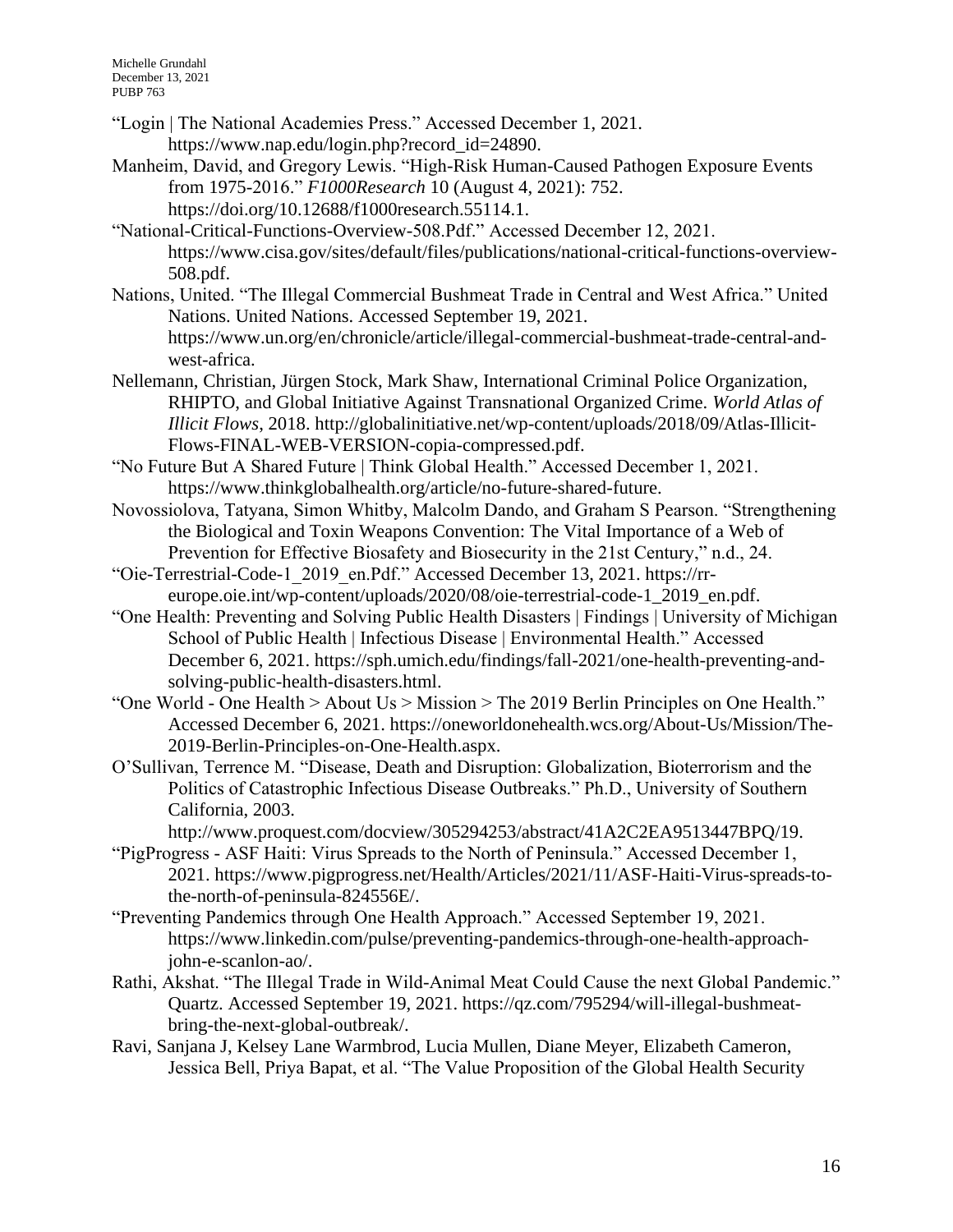Index." *BMJ Global Health* 5, no. 10 (October 2020): e003648. https://doi.org/10.1136/bmjgh-2020-003648.

- Robb, Paul. "Considering Vulnerabilities, Threats and Gaps in Plant and Food Biosecurity." In *Practical Tools for Plant and Food Biosecurity: Results from a European Network of Excellence*, edited by Maria Lodovica Gullino, James P. Stack, Jacqueline Fletcher, and John D. Mumford, 1–30. Plant Pathology in the 21st Century. Cham: Springer International Publishing, 2017. https://doi.org/10.1007/978-3-319-46897-6\_1.
- Sandbrink, Jonas B., and Gregory D. Koblentz. "Biosecurity Risks Associated with Vaccine Platform Technologies." *Vaccine*, February 25, 2021. https://doi.org/10.1016/j.vaccine.2021.02.023.
- "Security Council, Adopting Resolution 2195 (2014), Urges International Action to Break Links between Terrorists, Transnational Organized Crime | Meetings Coverage and Press Releases." Accessed September 24, 2021.
	- https://www.un.org/press/en/2014/sc11717.doc.htm.
- "Select Agents and Toxins | Federal Select Agent Program," September 10, 2020. https://www.selectagents.gov/sat/index.htm.
- Shelley, Louise I. *Dark Commerce: How a New Illicit Economy Is Threatening Our Future (*. Princeton University Press), n.d.
- ———. "'Illicit Trade and Terrorism.' Perspectives on Terrorism." *Perspectives on Terrorism* 14, no. 4 (2020): 7–20. http://www.jstor.org/stable/26927661.
- "Transparency in the Backbone of Global Supply Chains: Foreign Trade Zones | Royal United Services Institute." Accessed December 13, 2021. https://www.rusi.org/explore-ourresearch/publications/commentary/transparency-backbone-global-supply-chains-foreigntrade-zones/.
- Trivedy, Chet. "Solving the One Health Puzzle." *Biodiversity* 21, no. 2 (April 2, 2020): 75–82. https://doi.org/10.1080/14888386.2020.1811768.
- "Two Billion and Rising: The Global Trade in Live Animals in Eight Charts | Environment | The Guardian." Accessed December 12, 2021. https://www.theguardian.com/environment/2020/jan/20/two-billion-and-rising-the-

global-trade-in-live-animals-in-eight-charts.

"USDA APHIS | Common Problems Observed on Certificates for Live Animal Movement." Accessed December 13, 2021.

https://www.aphis.usda.gov/aphis/ourfocus/animalhealth/nvap/NVAP-Reference-Guide/Animal-Movement/common-problems.

- Vasconcelos Gioia, Gisela, Gaël Lamielle, Ryan Aguanno, Ihab ElMasry, Béatrice Mouillé, Cristian De Battisti, Angélique Angot, et al. "Informing Resilience Building: FAO's Surveillance Evaluation Tool (SET) Biothreat Detection Module Will Help Assess National Capacities to Detect Agro-Terrorism and Agro-Crime." *One Health Outlook* 3, no. 1 (July 19, 2021): 14. https://doi.org/10.1186/s42522-021-00045-8.
- "What Is African Swine Fever and How Does It Spread? | Environment | The Guardian." Accessed December 12, 2021. https://www.theguardian.com/environment/2018/oct/24/what-is-african-swine-fever-andhow-does-it-spread.
- "WHO\_HSE\_GAR\_BDP\_2010.2\_eng.Pdf." Accessed November 29, 2021. https://apps.who.int/iris/bitstream/handle/10665/70507/WHO\_HSE\_GAR\_BDP\_2010.2\_ eng.pdf;jsessionid=B58DAE2712F93DB1CD673B58C9725F00?sequence=1.